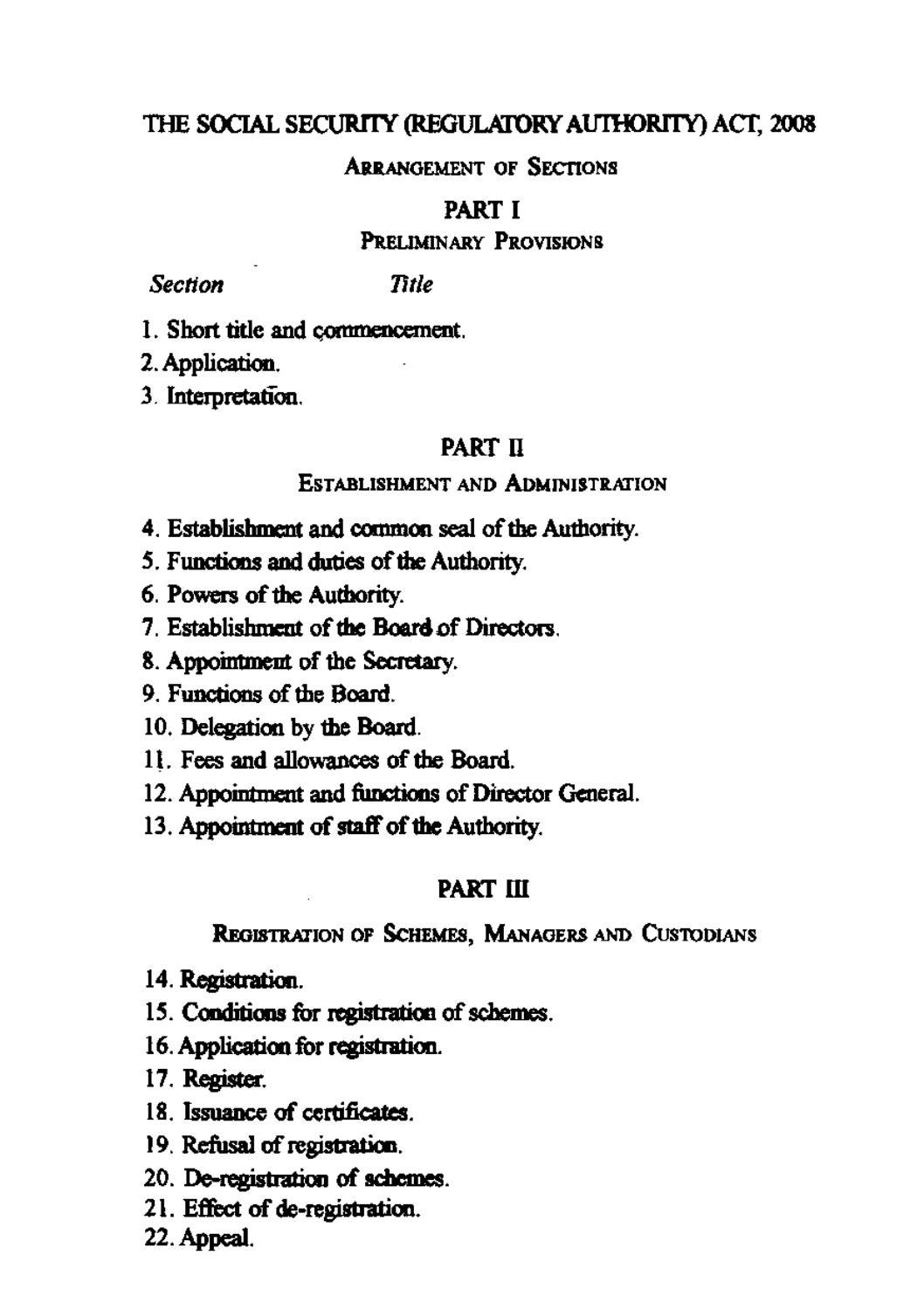# **PART** rv

# **REGULATION AND SUPERVISION OF SCHEMES, MANAGERS AND CUSTODIANS '**

- **23. Identification and membership numbers.**
- **24. Scheme funds.**
- **25. Setting of contributions rates and benefits.**
- **26. Investment, guidelines and policies.**
- **27. Management of funds of schemes.**
- **28. Accounts and audits of schemes.**
- **29. Prohibition of certain conducts.**
- **30. Membership coverage.**
- **31. Supplementary schemes.**
- **32. Indexation of pensions and return on investment of provident funds.**
- **33. Taxation.**
- **34. Collection of coritributioris and collection agencies.**
- **35. Rights to benefits.**
- **36. Mmirnum benefits packages.**
- **37. Restrictions on double benefit.**
- **38. Collateral for home mortgage.**

# **PART V**

# **INSPECTION AND EXAMINATION**

- **39. Appointment, functions and powers of inspectors.**
- **40. Inspection and examination.**
- **41. Appointment of interim adnunistrator.**
- **42. Functions of interim adnunistrator.**

# **PART VI**

# **DISPUTE SETTLEMENT**

- **43. Establishment of Social Security Appeals Tribunal.**
- **44. Review of decisions.**
- **45. Authority may review decisions of schemes.**
- **46. Appeals against decisions of Authority.**

# **PART VII**

# **RELATIONSHIP BETWEEN THE BANK AND THE AUTHORITY**

- **47. Relationship with Bank.**
- **48. Specific powers and responsibihties of the Bank.**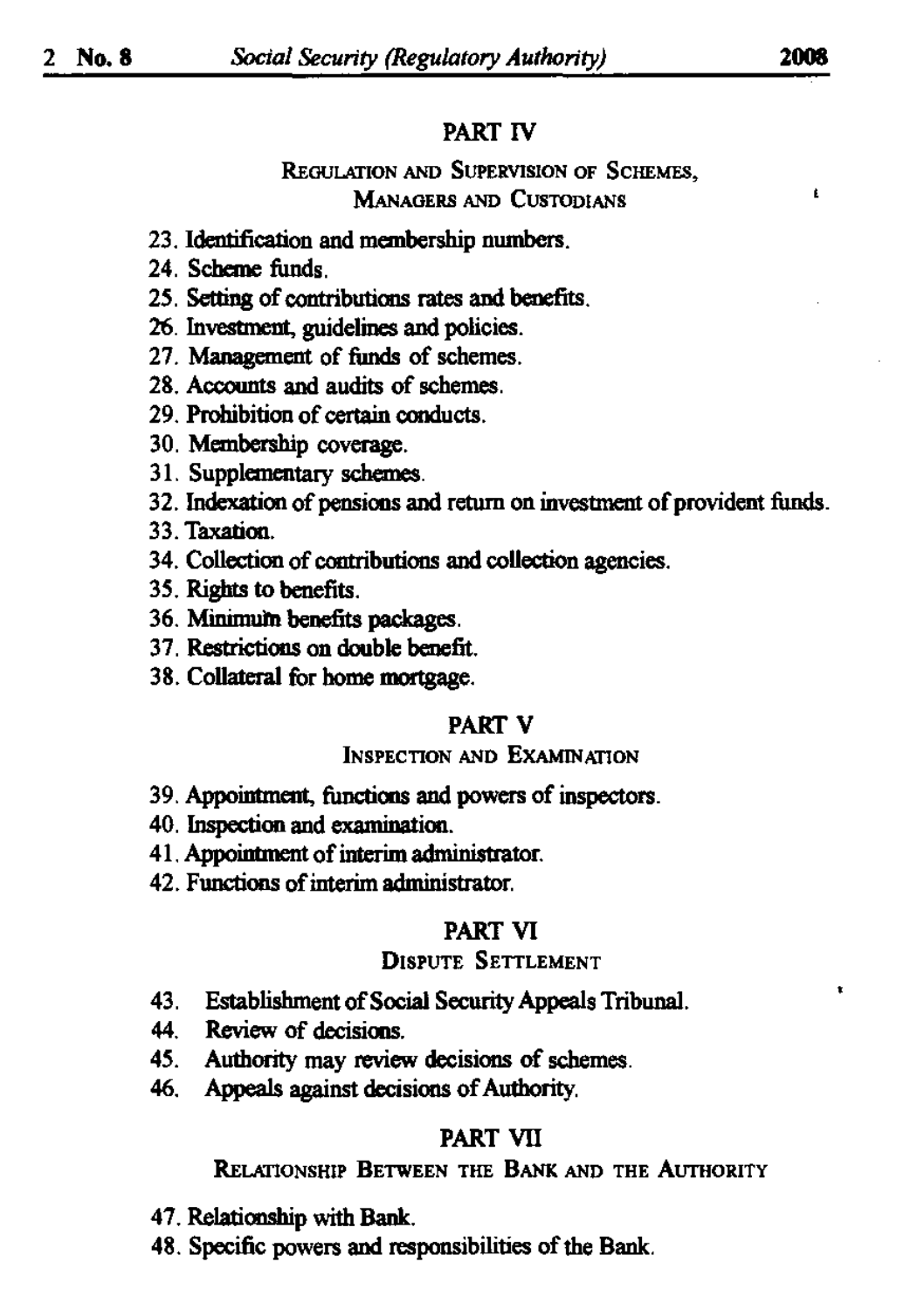# **PART VIII**

# **FINANCIAL PROVISIONS**

- **49. Funds of the Authority.**
- **50. Financial year.**
- **51. Budget.**
- **52. Accounts and audit.**
- **53. Annual report**

#### **PART IX**

# **MISCELLANEOUS PROVISIONS**

- **54. Regulations.**
- **55. Offences by body corporate and partnership.**
- **56. Use of register in evidence.**
- **57. Indemnity.**
- **58. Rules.**
- **59. Conflict of laws.**
- **60. Transitional provisions.**

**SCHEDULE**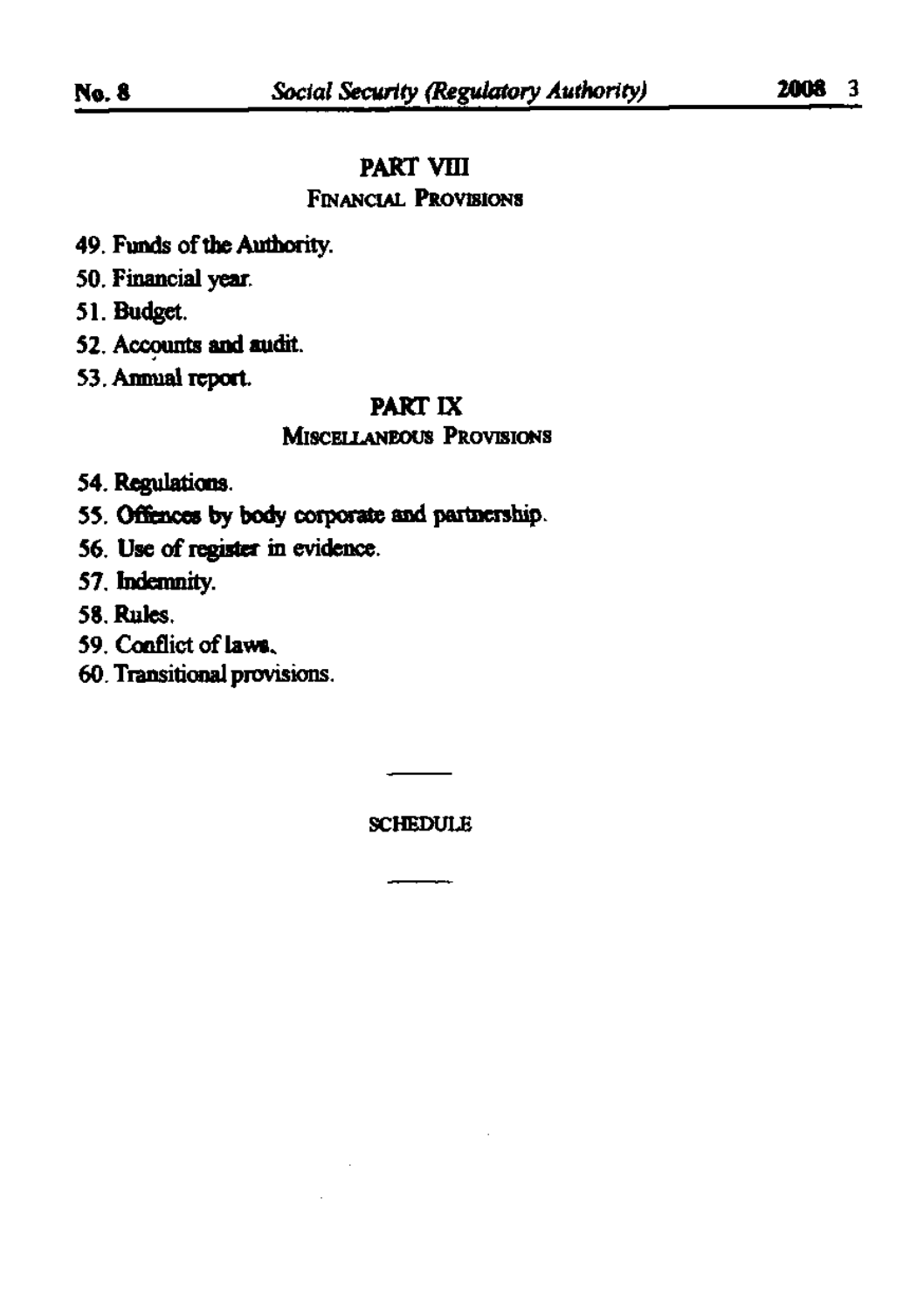# **THE UNITED REPUBLIC OF TANZANIA**



No. 8 or 2008

I Assent. [ January Lime] President  $106$ June, 2008

# **An Act to regulate the social security sector and to provide for related matters.**

**ENACTED** by Parliament of the United Republic of Tanzania

 $\sim$  .

# **PART I PRELIMINARY PROVISIONS**

**1. This Act may be cited as the Social Security (Regulatory Authority)** Short tide **Act,** 2008 **and shall come into operation on such date as the Minister an d cora" may, by notice published in the** *Gazette,* **appoint.** 

**"Act" means the Social Security (Regulatory Authority) Act,** 2008; **"actuarial valuation" means valuation of the assets and liabilities of a scheme of fund made by actuary who is an expert in the science of calculations of insurance risks and rates of premiums and contributions; ''administration expense" means all costs incidental or in relation to 2. This Act shall apply to Mainland Tanzania.** Application Interpretation **3. In this Act unless the context otherwise requires -**

**registration of members, collection of members' contributions and disbursement of members' benefits;**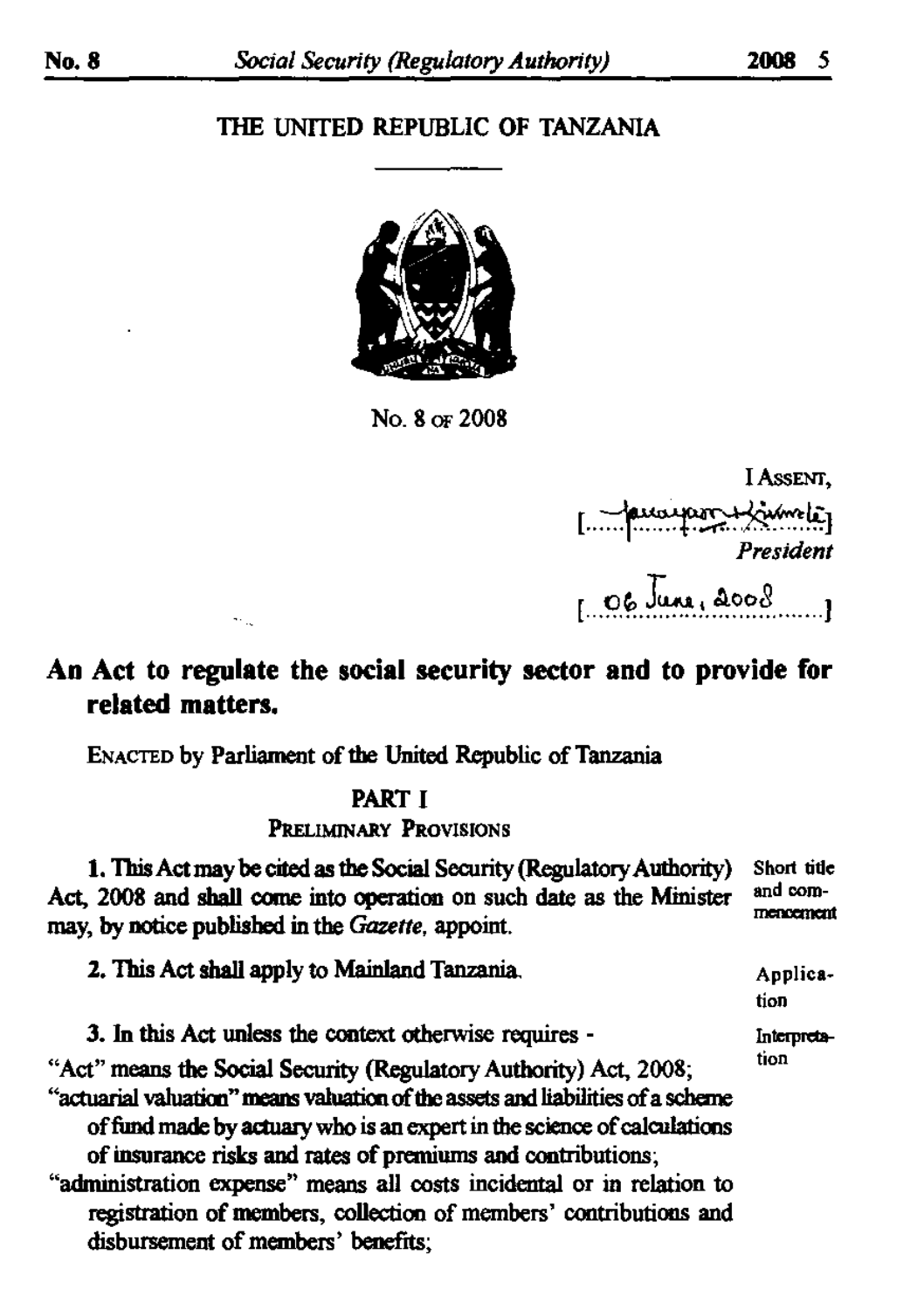- **"Authority" means the Social Security Regulatory Authority established by Section 4;**
- **"Bank" means the Bank of Tanzania established under the Bank of Tanzania Act;**
- **"Board" means the Board of Directors ofthe Authority established under Section 7;**
- **"custodian" means a company registered under the law of Tanzania whose business includes taking responsibility for the safe custody of the funds, securities, financial instruments, and documents of title of the assets of a scheme;**
- **"Director General" means the Director General of the Authority appointed under Section 12 ;**
- **"employee" has the meaning ascribed to it under the Labour Relations**  Cap.366 ^ **Employment Act;** 
	- **"employer" has the meaning ascribed to it under the Labour Relations and Employment Act;**
	- **"formal sector" means the sector which includes employers and employees who have entered into a contract of employment or apprenticeship or any other contract contemplated in the definition of "employee";**
	- **"informal sector" means the sector which includes workers who work informally and who do not work in terms of an employment contract or any other contract contemplated in the definition of "employee";**
	- **"inspector" means an officer appointed by the Authority or Bank to inspect matters of social security in relation to a scheme manager or custodian;**
	- **"interim administrator" means a person appointed under section** 39 **to assume the management, control and conduct of affairs and business of trustee, manager or as the case may be custodian;**
	- **"manager" means a company whose business includes-**
		- **(a) undertaking, pursuant to a contract or other arrangements, the management of the funds and other assets of a scheme for purposes of investment;**
		- **(b) providing consultancy services ofthe investment of scheme; or**
		- **(c) reporting or disseminating information concerning the assets available for investment of scheme;**
	- **"mandatory scheme" means a compulsory scheme established by law and guaranteed by the Government to provide social security benefits to employees;**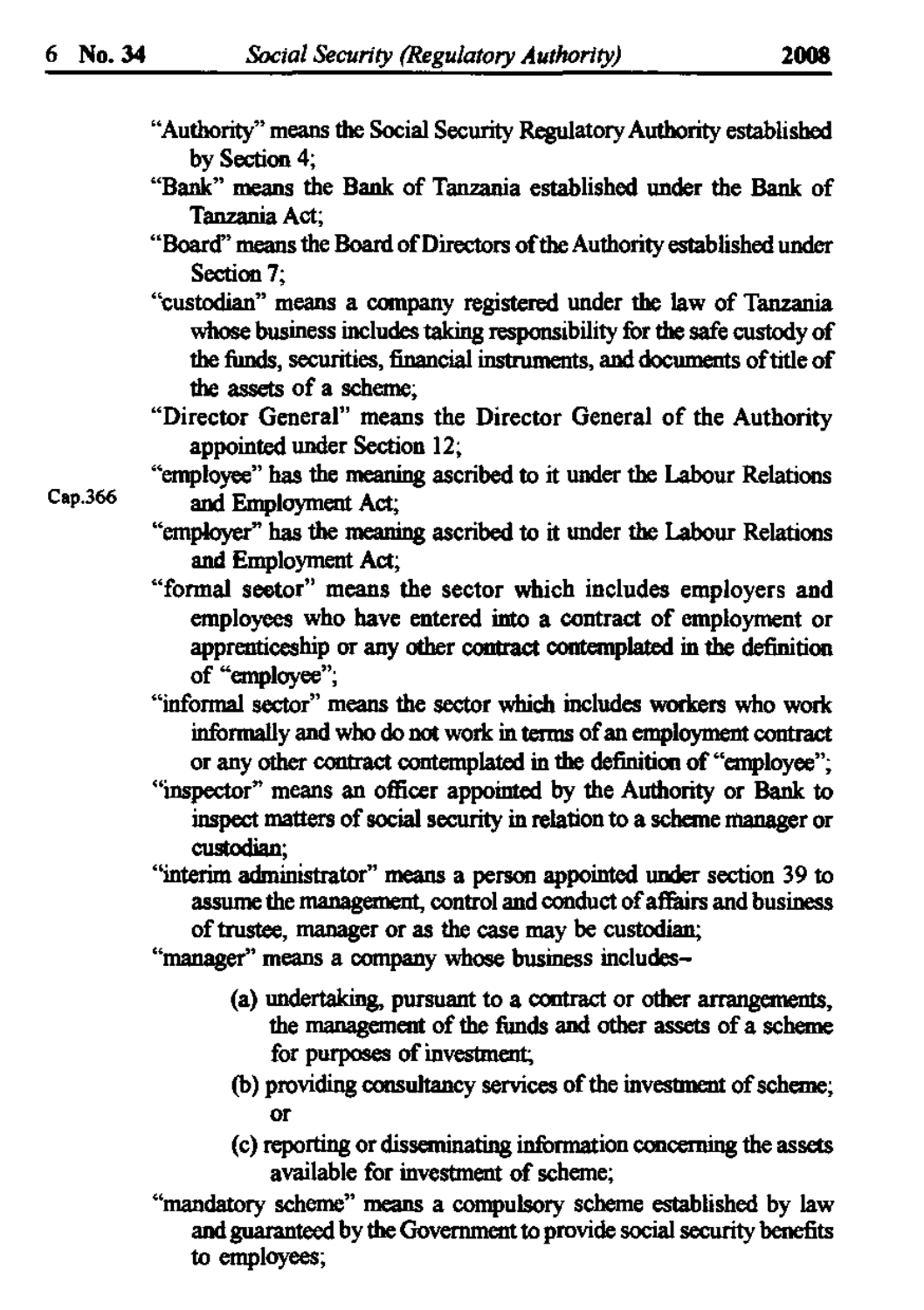- **"member" means an employee or worker registered by a scheme and includes a person entitled to or receiving a benefit under a scheme;**
- **"Minister'' means the Minister responsible for matters related to social security;**
- **"occupational scheme" means a scheme offered through an individual's employment to private or public sector employees;**
- **"private scheme" means a scheme established by private (in contrast to a mandatory scheme established by law) agencies, including commercial, industrial, labour and service organizations, noo profit organizations and non profit religious, educational and charitable organizations;**
- **"scheme" in relation to social security matters, means a social security scheme;**
- **"self employed" means a person who does not work in terms of contract of employment or apprenticeship or any other contract contemplated in the definition of the term "employee";**
- **"social security scheme" means any public or private programme established for the purpose of providing economical security and form of benefit in kind which include health care needs, basic housing needs, clothing and in the form of cash benefit paid to a member or dependants of the member at the time of need;**
- **"staff" means any person under contract of employment with the Authority;**
- **"supplementary scheme" means a voluntary scheme chosen by the member to cornpliment benefits of any mandatory scheme;**
- **"Tribunal" means the Social Security Disputes Settlement Tribunal established under Section** 43 **of mis Act;**
- **"Trustee" means a trustee of a scheme and includes the Chairperson.**

# **PART II**

# **ESTABLISHMENT AND ADMINISTRATION**

**4.-(l) There is established an authority to be known as the Social Estabiish-Security Regulatory Authority. example 3** ment, and **ment** 

**(2) The Authority shall be a body corporate with perpetual succession seal ofthe**  and a common seal and shall in its corporate name, be capable of-

- **(a) suing and being sued;**
- **(b) purchasing or otherwise acquiring, holding, charging or disposing of its movable and immovable property;**
- **(c) borrowing and lending;**
- **(d) entering into contracts; and**
- **(e) perfoiming all such other things or acts for the proper execution of its functions which may lawfully be performed by a body corporate.**

**common**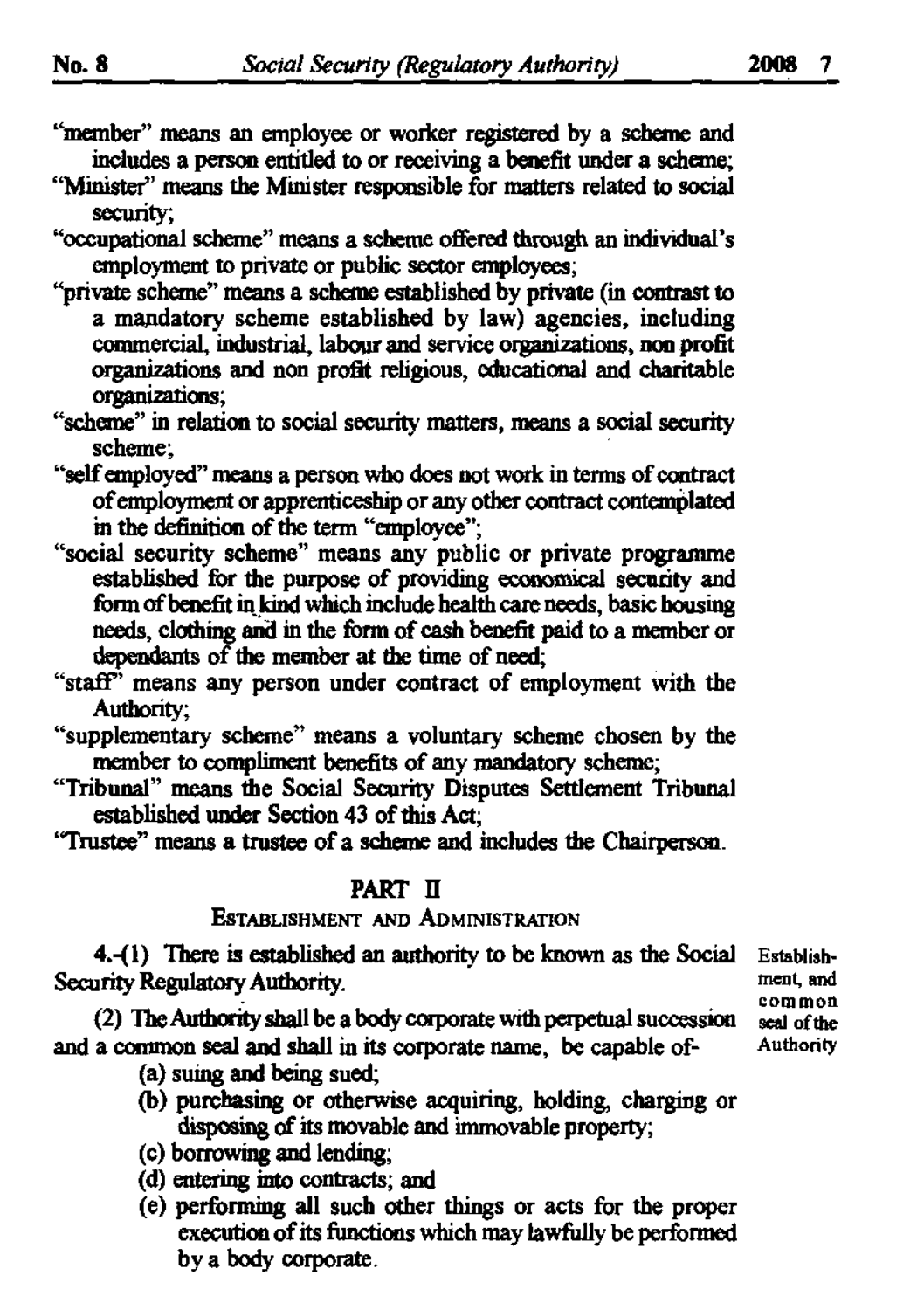**(3) The common seal of the Authority shall be kept in such custody as the Board may direct and shall not be used except by the order of die Board.** 

**Functions and duties 5. —(1) Subject to the provisions of this Act, the functions and duties of the Authority shall be to-**

**of the Authority** 

- **te) register all managers, custodians and schemes;**
- **(b) regulate and supervise the performance of all managers, custodians and social security schemes;**
- **(c) issue guidelines for the efficient and effective operation of the social security sector;**
- **(d) protect and safeguard the interests of members;**
- **(e) create a conducive environment for the promotion and development of the social security sector;**
- **(f) advise the Minister on all policy and operational matters relating to social security sector;**
- **(g) adopt and promulgate broad guidelines applicable to all - \_ managers, custodians and social security schemes;**
- **(h) monitor and review regularly the performance of die social security sector;**
- **(i) initiate studies, recommend, coordinate and implement reforms in the social security sector;**
- **(j) appoint interim administrator of schemes, where necessary;**
- **(k) to facilitate extension of social security coverage to non covered areas including informal groups; and**
- (1) **to conduct programmes for public awareness, sensitization and tracing on social security.**

(2) **In perforating the functions and duties under subsection (**1), **the Authority shall, where necessary, collaborate, liaise and consult with relevant authorities and stakeholders in the social security sector.** 

**Authority ove <sup>r</sup>**

**Powers 6.-(l) Subject to the provisions of this Act, the Authority shall have ofthe and exercise powers to perform supervisory and regulatory functions**  over all managers, custodians and schemes.

> (2) **Without prejudice to subsection** (1), **the Authority shall have the power to-**

- **te) where it deems fit, cause actuarial valuations to be carried out with respect to any of the schemes;**
- **(b) take disciplinary measures including penalties and sanctions against managers, custodians and trustees of schemes for**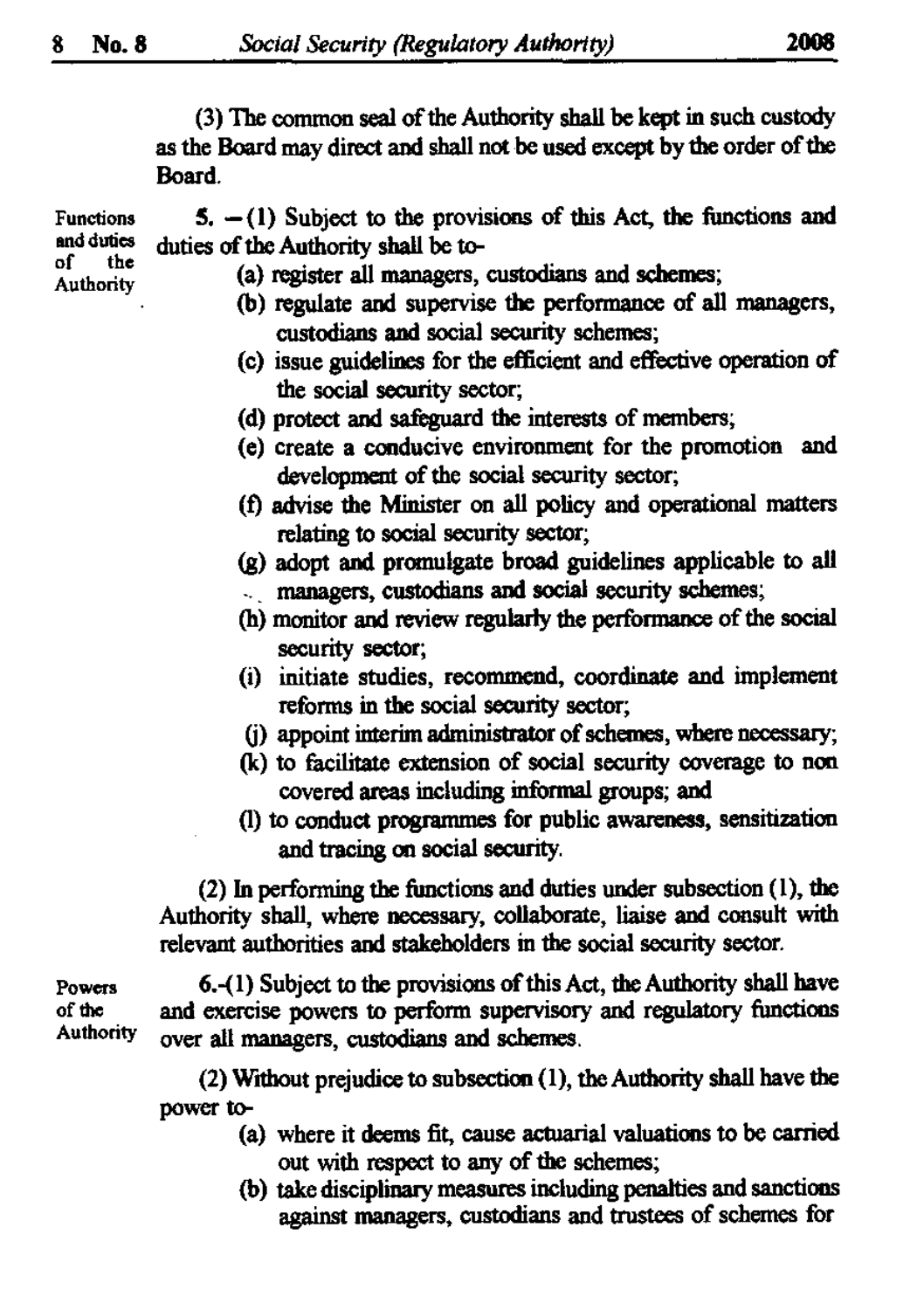**non-compliance with the provisions of this Act or the respective enabling Acts or instruments, or for loss of monies or** 

properties of the social security schemes;

- **(c) conduct inspection and examination with or without prior notice on managers, custodians or schemes, premises, equipment, machinery, records, books of accounts or any other document and transaction of the managers, custodian or a scheme;**
- **(d) delegate to any person any of its powers other than the powers of delegation, revocation or variation of such delegation; and**
- **(e) do such other things to ensure efficiency in the management of social security sector.**

**7.-(l) There is established the Board of Directors of the Authority which shall be composed of-**

- **(a) the Chairman who shall be appointed by the President;**
- **(b) the Treasury Registrar;**
- **(c) the Labour Commissioner;**
- **(d) two representatives from the Tanzania Employers' Association;**
- **(e) two representatives from the Trade Unions Congress of Tanzania;**
- **(f) one member from amongst persons who possess knowledge and experience in social security matters;**
- **(g) the Director General who shall be an ex-officio member.**

(2) **The tenure, termination of members and proceedings of the Board and such other matters in relation to the Board shall be as set out in the Schedule to this Act.** 

**8.-(1)** The Board shall appoint a lawyer of not less than five years **experience to be a legal officer of the Authority and Secretary to the Board. Appointment of the Secretary** 

(2) **The Secretary to the Board may take part in proceedings of the Board but shall not vote.** 

**9. The Board shall perform its functions under this Act and in particular, the Board shall -**

- **Functions ofthe Board**
- **(a) control, supervise and administer assets of the Authority in such manner and for such purposes as to promote the objectives for which the Authority is established;**

**Establishment of the Board of Directors**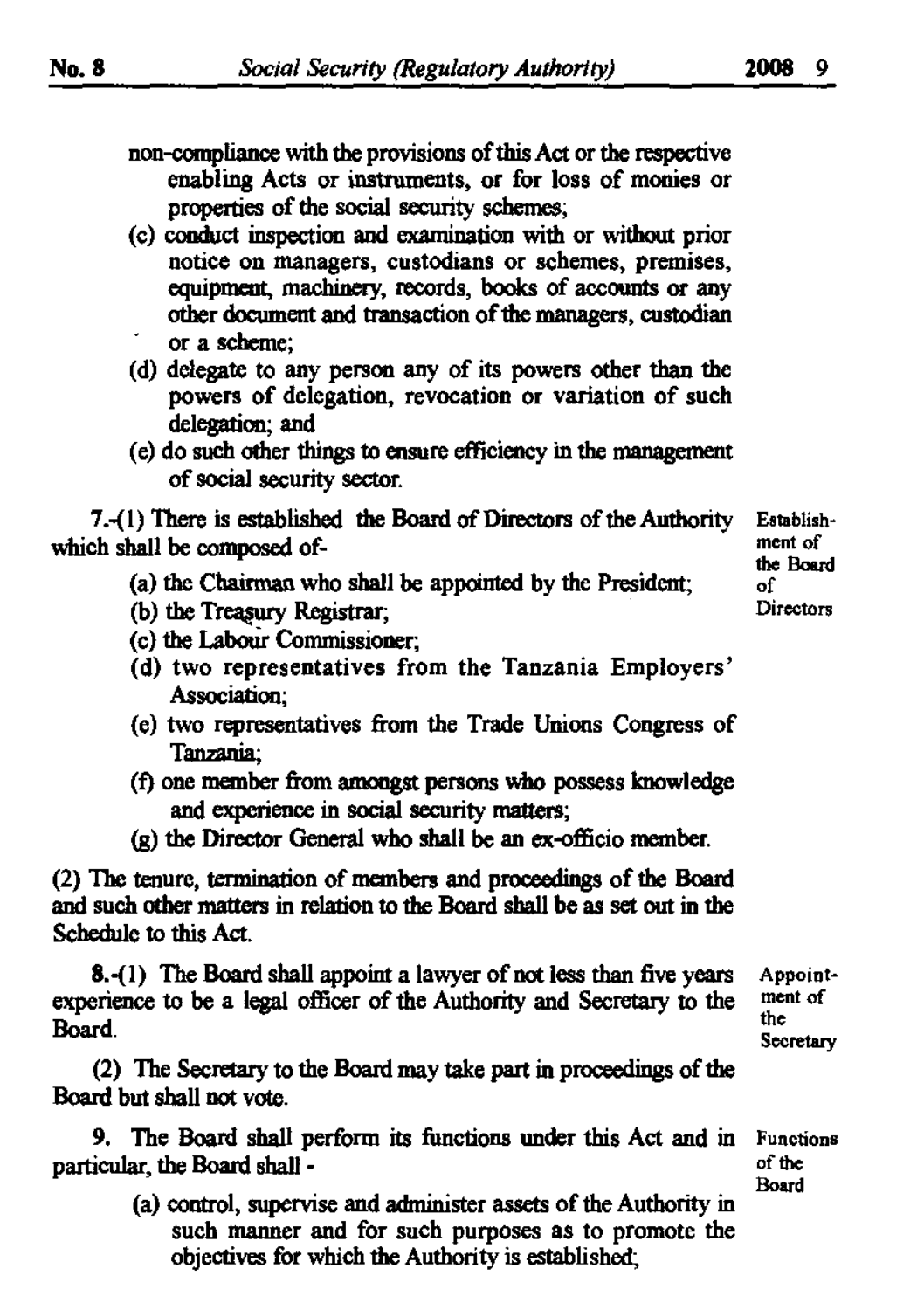- **(b) determine the provisions to be made for capital and recurrent expenditure and for reserves of the Authority;**
- **(c) receive any grants, gifts, donations or endowments on behalf of the Authority and make legitimate disbursement thereof;**
- **(d) enter into association with other bodies or organisations within or outside Tanzania as the Board may deem fit for the furtherance of the objects for which the Authority is established;**
- **(e) form committees to perform functions as may be directed by the Board;**
- **(f) be responsible for the management and control of the Authority in accordance with the provisions of this Act;**
- **(g) advise the Minister on matters relating to the development or reform in die social security sector, and**
- **(h) approve all measures and actions which the Authority intends or proposes to take against a scheme, manager or custodian, as the case may be.**

**Delegation 10. The Board may, by resolution either generally or in any particular by the** case delegate the exercise of its normal to any of its normalities, dimeter **case, delegate the exercise of its powers to any of its committee, director, Board any employee or agent of the Authority.** 

**Fees and 11. The members of the Board shall be entitled to such fees and allowances allowances for expenses or any other costs incidental to their responsibilities as the Minister may, upon the recommendation of the Board Board, determined.** 

| Appoint-        | $12 - (1)$ There shall be the Director General of the Authority who |
|-----------------|---------------------------------------------------------------------|
| ment and        | shall be appointed by the President.                                |
| functions<br>of |                                                                     |
| Director        |                                                                     |
| General         | (2) The Director General shall be-                                  |
|                 |                                                                     |

**ta) the Chief Executive Officer and shall exercise supervisory powers over the management of officers and staff of the Authority; and**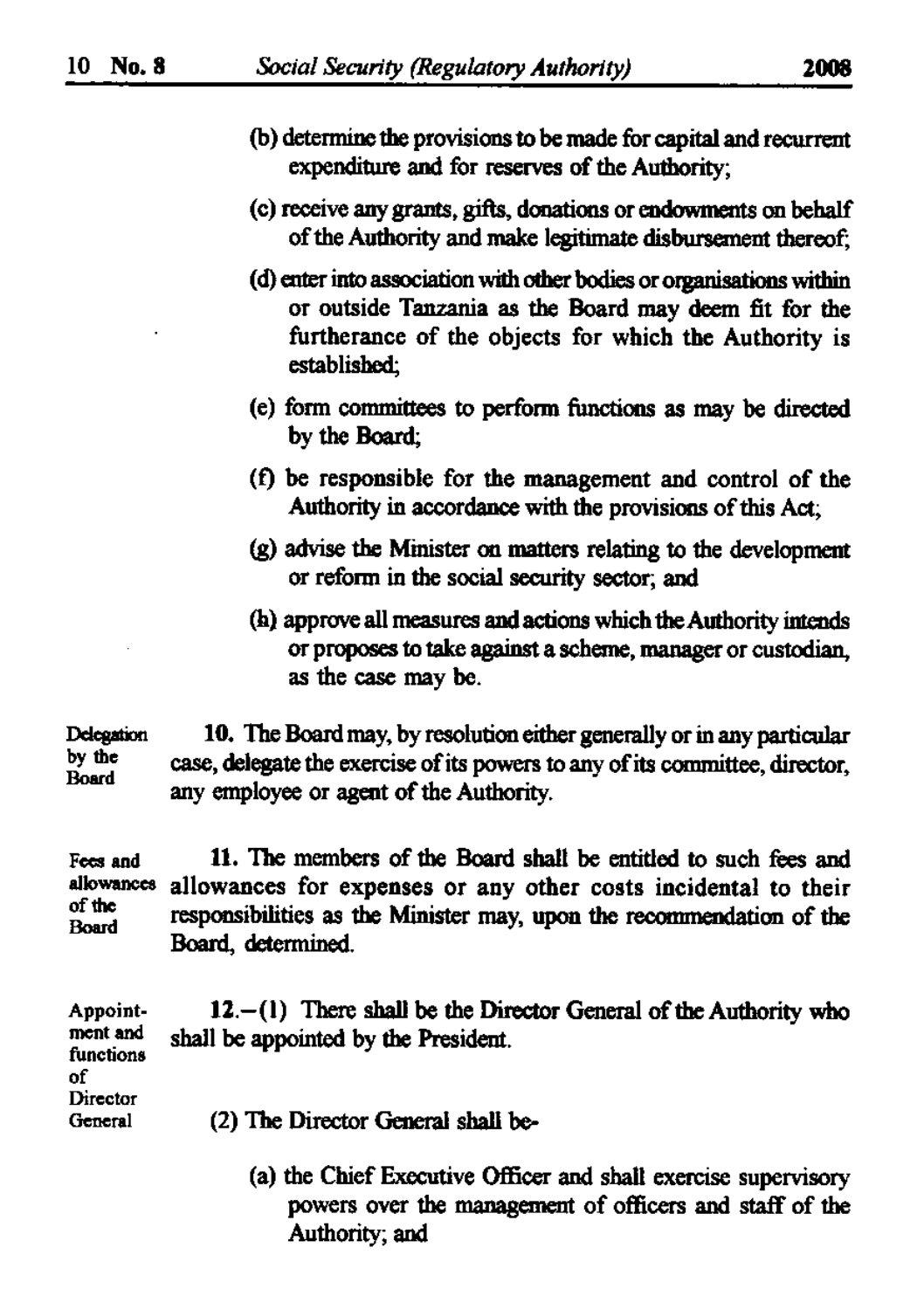**Conditions for registra-**

# **(b) responsible for the day to day management of the affairs of the Authority and directives of the Board.**

**13.—(1) The Board may appoint such staff for the proper discharge Appointof the functions of the Authority under this Act or any other written ment** of law upon such terms and conditions of service as the Board may  $\frac{stat}{the}$  $\mathbf{a}$  $\mathbf{f}$   $\mathbf{f}$ **determine. Authority** 

**(2) The Authority shall, by internal rules, establish a competitive procedure for appomtrnent of staff of the Authority.** 

# PART III

**REGISTRATION OF SCHEMES, MANAGERS AND CUSTODIANS** 

**14. A person intending to establish or continue to operate a scheme Registraor act as a manager or custodian shall not operate or act as such unless tion such person is registered under this Act.** 

**15.-(1) A scheme shall not be registered under this Act unless-**

**(a) the scheme-**

- **(i) is established under a written law or an irrevocable scheme <sup>s</sup> trust deed; tion o f**
- **(ii) presents an initial actuarial valuation report; and**
- **(iii) protects, the rights and interests of its members and public; and**
- **(b) the trustees thereof satisfy the requirements specified in the Regulations.**

**(2) Any trust deed establishing a scheme shall be approved by the Authority.**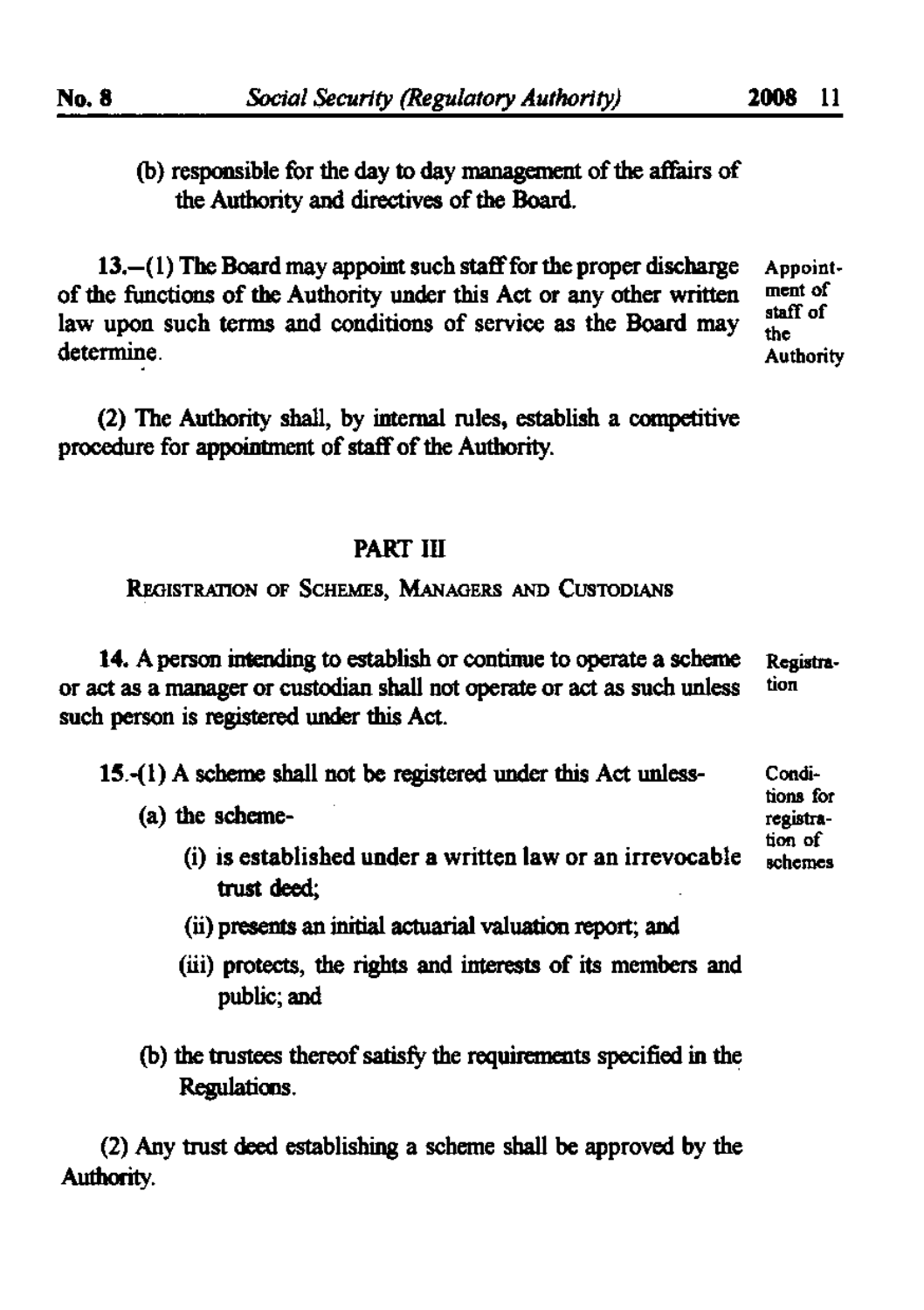Application for registration **16.-(1) A person intending to establish a scheme, act as a manager or custodian shall submit an application to the Authority in a prescribed form.** 

> **(2) The application under sub-section (1), shall be accompanied by a prescribed fee.**

> **(3) The Authority after receiving the application under sub-section (1), shall process the same in the manner prescribed in the regulations.**

Register **17. -(1) The Authority shall keep a register for all schemes, managers and custodians registered under this Act in such form as the Board may**  determine and shall enter therein such particulars as the Board may **specify.** 

> **(2) The Board may determine the time or times during which and the extent to which a person may, on payment of the prescribed fee, inspect the register kept under this section or obtain copies thereof.**

Issuance of certificates **18. The Authority may, subject to the provisions of this Act register and issue the applicant with a certificate of registration.** 

Refusal of registration **19.-(1) The Authority may refuse to register any scheme or any person proposing to act as a manager or custodian if it is satisfied that the application for registration does not meet the requirements provided for under this Act.** 

> **(2) Where the Authority refuses to register any scheme, manager or custodian, it shall notify the applicant specifying the reasons for the refusal.**

De-registration of schemes **20.-(l) The Authority may de-register a scheme, manager or**  custodian if-

> **(a) the operation of such scheme, manager or custodian is being conducted in an unlawful or imprudent manner or contrary to public interest;**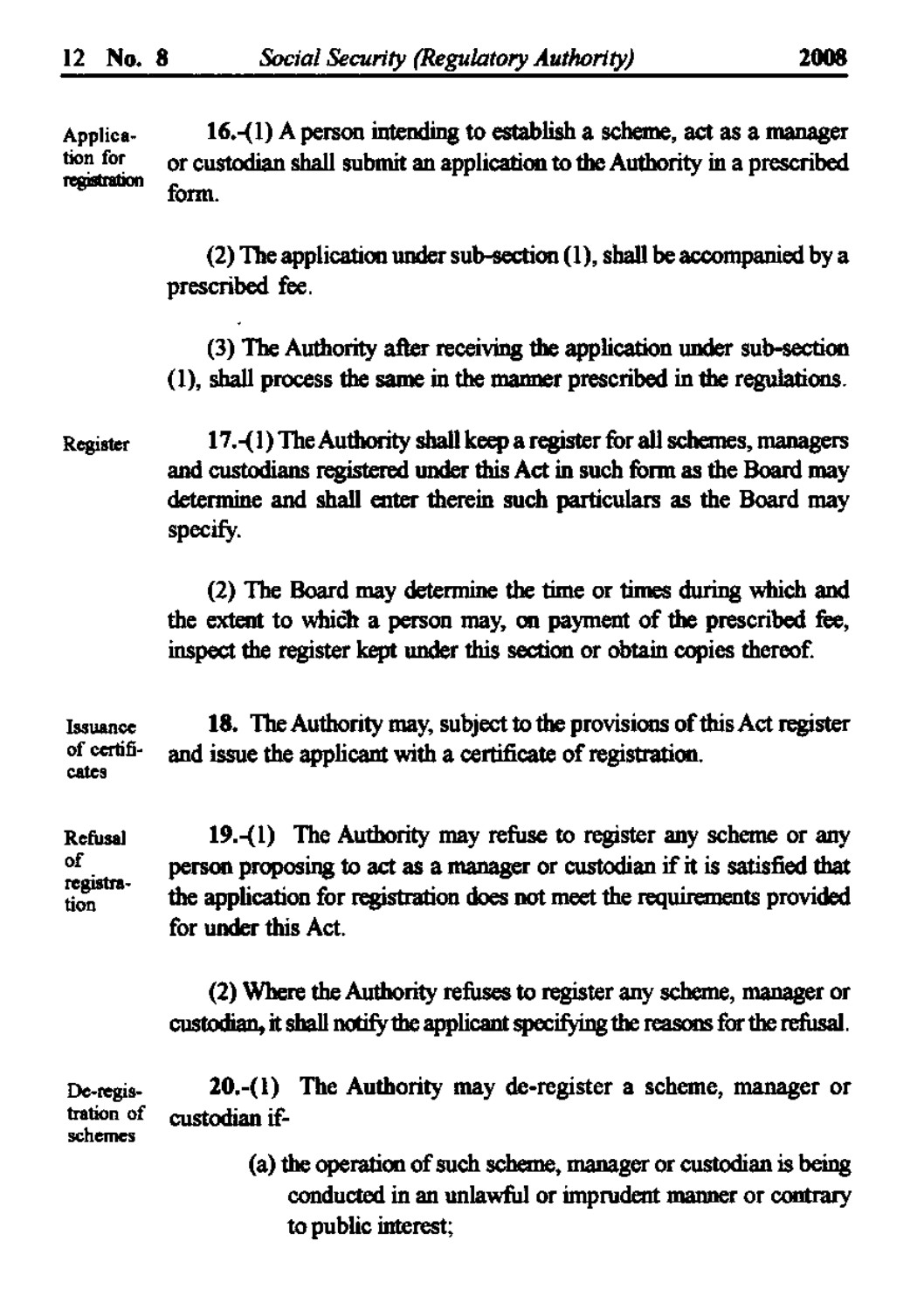- **(b) continuation of activities of such scheme, manager or custodian is detrimental to the interests of its members;**
- **(c) such scheme, manager or custodian is wound up or is otherwise dissolved;**
- **(d) it discovers after registration that a false statement was made in connection with the application while the applicant knew to be false or untrue in any material particular; or**
- **(e) such scheme, manager or custodian does not conform to the**  provisions of this Act or directions or any conditions of the **certificate of registration.**

**( 2 ) Notwithstanding subsection (1), the Authority may de-register a manager or custodian where an event occurs which renders such manager or custodian ineligible to manage or provide custodial services.**  s.

**( 3 ) The Authority shall, before de-registering a scheme, manager or custodian give at least thirty days' notice of its intention requiring such scheme, manager or custodian to show cause why the respective scheme, manager or custodian should not be de-registered.** 

**(4) The Authority shall consider any representation made to it by a scheme, manager or custodian in compliance with subsection (3) , before de-registering such scheme, manager or custodian.** 

**( 5 ) The notice under subsection (3) , shall be in the prescribed form and shall specify reasons for the intended deregistration.** 

**21.- (1 ) The de-registration of a scheme, manager or custodian Effect of**  shall not in any way prejudice the rights of members under the scheme. <sup>ac-regi</sup><br>tration

**( 2 ) Where the Authority de-registers a scheme and the assets of such scheme are insufficient to fully discharge obligations to its members, the Authority may, subject to the approval of the Board, take over the distribution or transfer of the assets and the supervision of the scheme in order to protect the interests of members. -**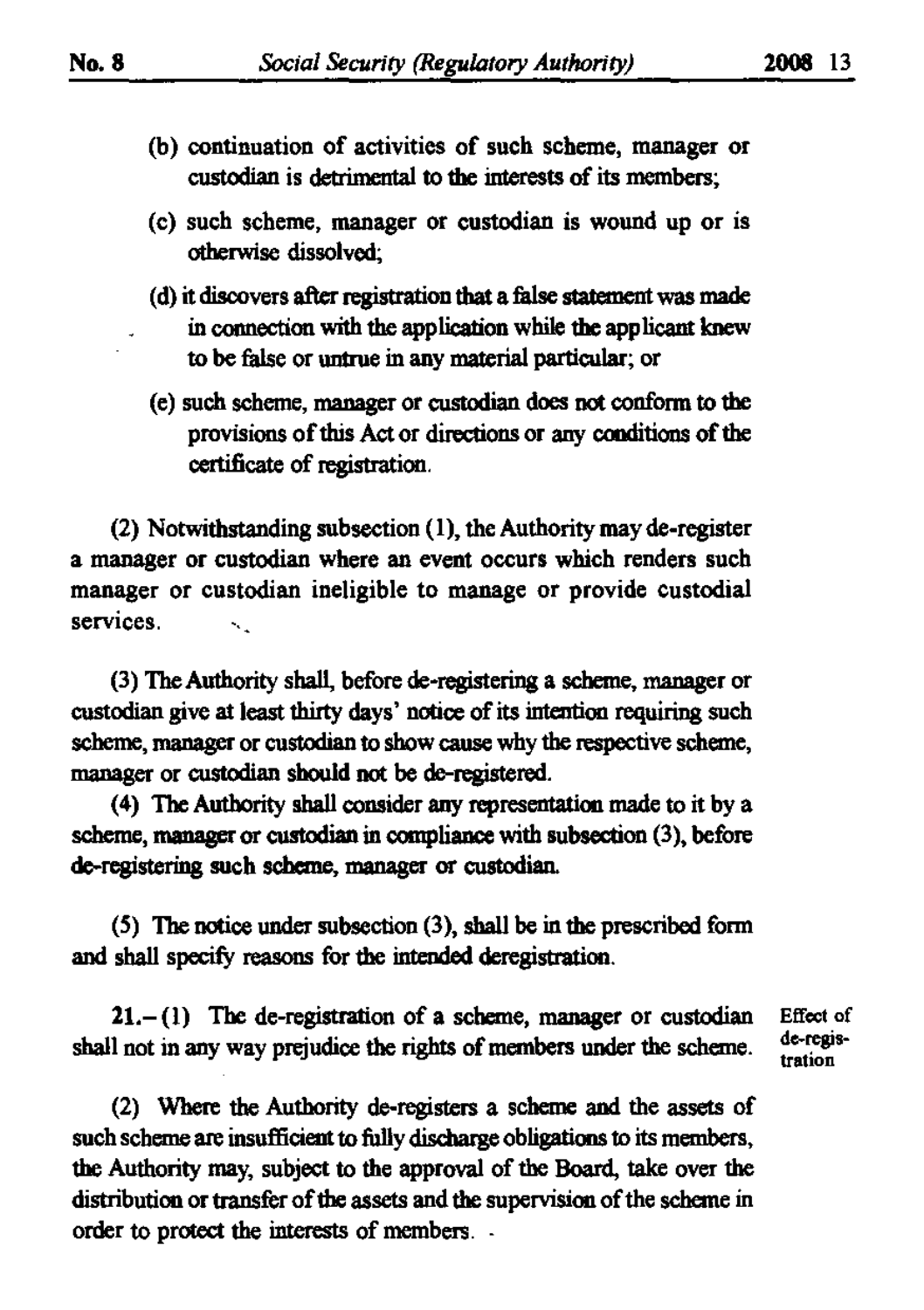**Appeal 22. Notwithstanding the provisions of section 46 a person aggrieved by the decision of the Authority may within 21 days from the date of the decision of the Authority appeal to the Board.** 

#### PART **IV**

# **REGULATION AND SUPERVISION OF SCHEMES, MANAGERS AND CUSTODIANS**

| Identifica-<br>tion and<br>member-<br>ship<br>numbers | 23. Every scheme registered under this Act shall issue an identification<br>number to every employer and a membership number to every employee<br>who is a member of the scheme upon his registration. |
|-------------------------------------------------------|--------------------------------------------------------------------------------------------------------------------------------------------------------------------------------------------------------|
| <b>Scheme</b><br>funds                                | $24 - (1)$ There shall be, in respect of every scheme a fund.                                                                                                                                          |
|                                                       | (2) The sources of funds for a scheme shall include-                                                                                                                                                   |
|                                                       | (a) contributions from workers employers, and employees;<br>(b) incomes derived from investments;                                                                                                      |
|                                                       |                                                                                                                                                                                                        |

- **(c) any penalties paid under respective Acts or Trust Deeds;**
- **(d) any grant or subsidy from the Government;**
- **(e) donations and bequests; and**
- **(f) any other incomes legally acquired.**

**(3) The funds of the scheme shall at all times be maintained separately from other funds under the control of the trustees, managers or the custodians held by them in their other capacities.** 

**(4) Subject to the provisions of this Act, the Minister may, in consultation with the Authority and the Bank, make regulations with regard to the funding, investment, vesting of benefits, custody, management, application and transfer of scheme funds and accounting for such funds.** 

**(5) Every scheme shall maintain a reserve account into which accumulated revenues not needed to meet the costs of the current financial year shall be deposited for purposes of investment.**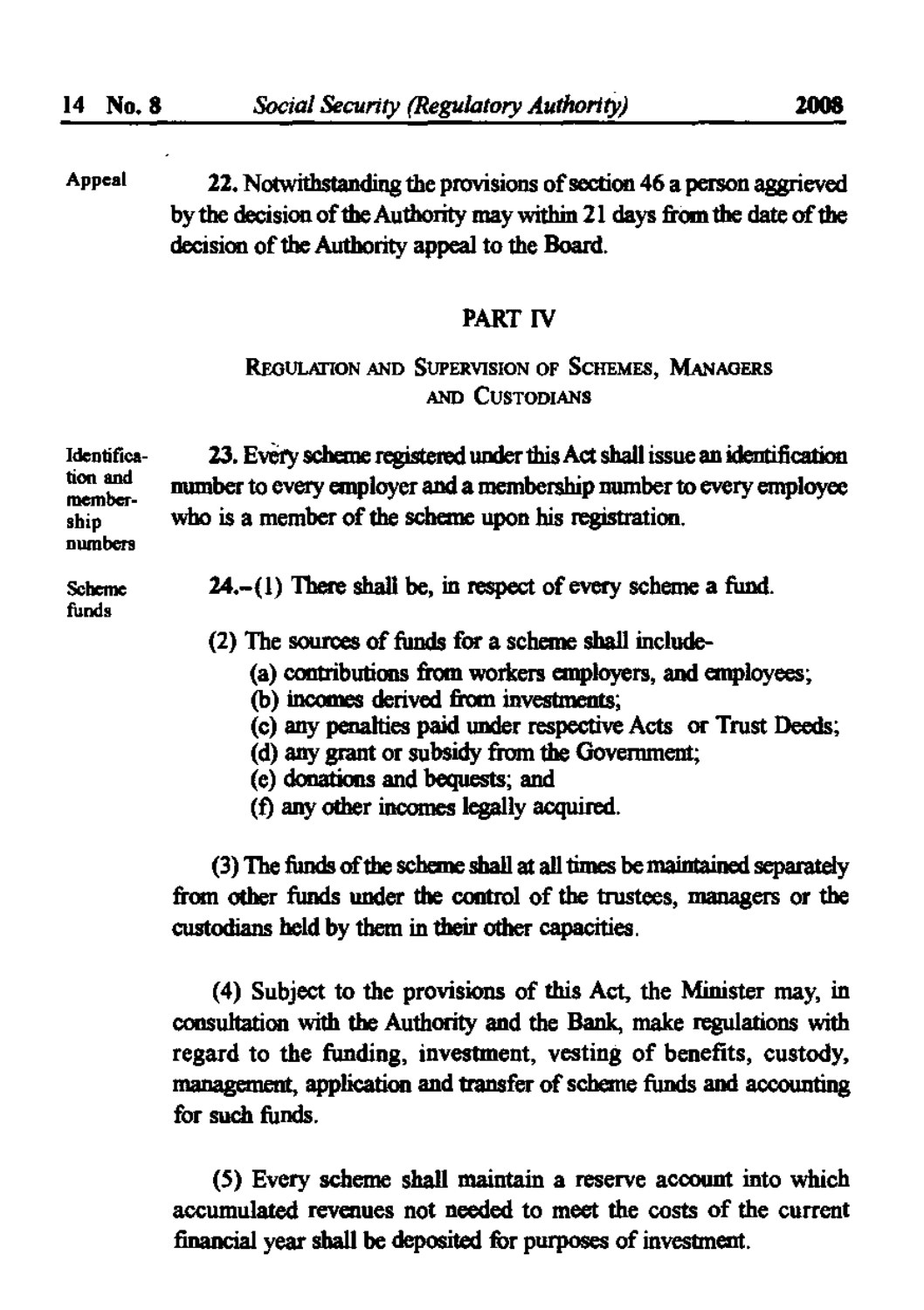**25.-(l) Notwithstanding any other written law, the Authority may, Setting**  by rules set contribution rates payable to the schemes by the members  $\frac{01}{\text{contributions}}$ **and minimum benefits enjoyed by beneficiaries. tions** 

**(2)** Before setting contribution rates and minimum benefits the **Authority shall undertake or cause the scheme to undertake actuarial valuation.** 

**(3) Contribution rates may be reviewed by the Authority and be adjusted in line with an actuarial valuation of a scheme.** 

**(4) The Authority may, in consultation with the schemes, set contribution rates and ininimum benefits for groups of informal sector workers and employees.** 

**26,-(1) The schemes, managers and custodians may use funds of the scheme for investment in accordance with the provisions of mis Act.** 

**(2) The Bank shaU\m consultation with theAuthoriry, issue investment guidelines regarding scheme funds.** 

**(3) Every scheme, manager or custodian shall formulate and implement its investment policy in accordance with the investment guidelines issued by the Bank.** 

**(4) Subject to the provisions of this Act and guidelines issued by the Bank, a scheme, manager or custodian shall invest moneys in any viable venture and financial instruments as they may consider appropriate.** 

**(5) Every scheme, manager and custodian shall submit to the Authority, report of all investments of the scheme funds, in such form, manner and at such intervals as may be prescribed by the Bank.** 

**(6) Subject to subsection (5), the Authority after receipt of the report shall within fourteen days submit that report to the Bank.** 

**27.-(l) Every trustee, manager or custodian shall-**

**funds of schemes (a) ensure that funds of the scheme are at all times managed in accordance with this Act, the relevant laws or enabling instrument;** 

**Investment guidelines and policies** 

**Management of** 

**rates and " 18**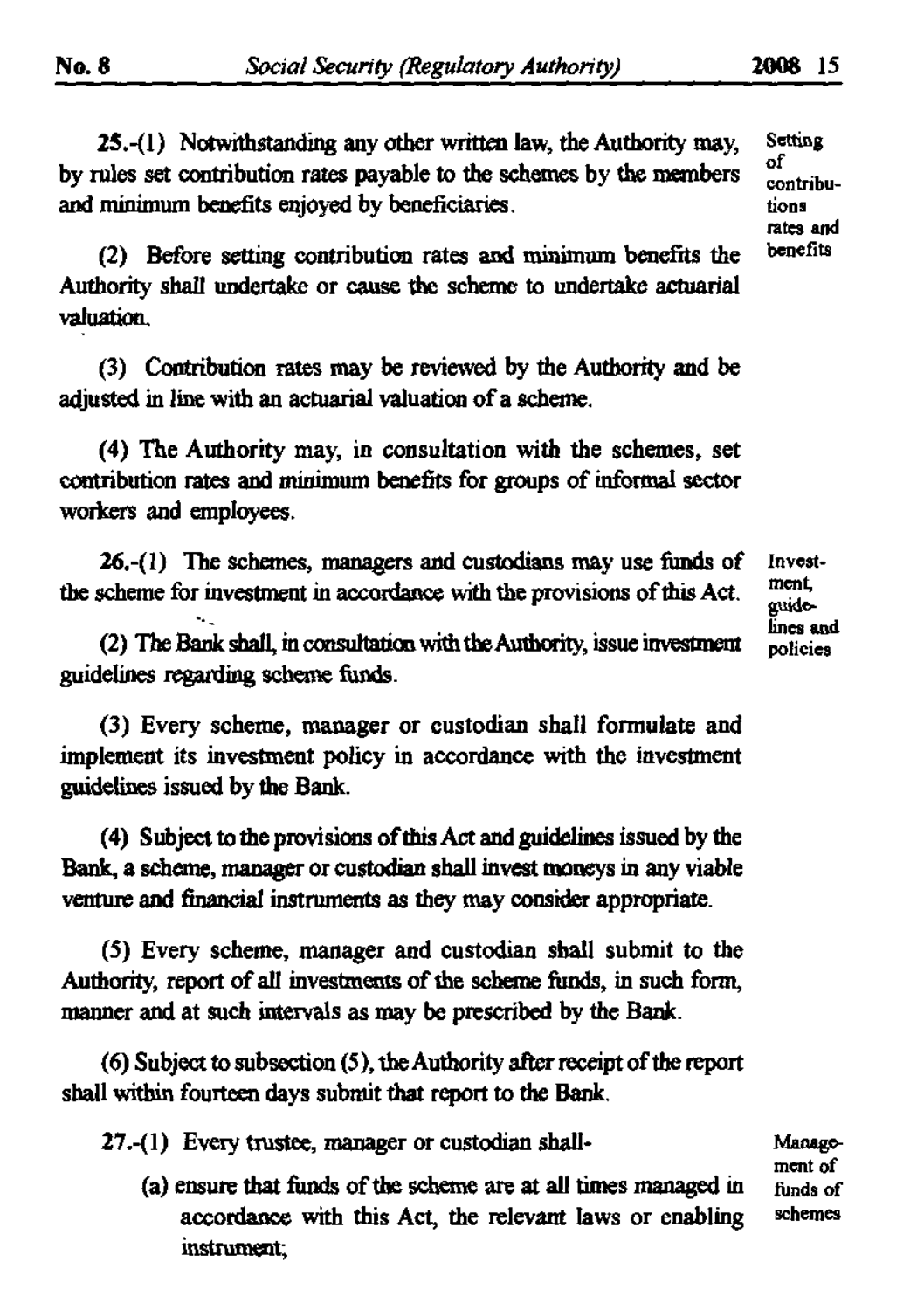- **(b) ensure that its management is carried out in the best interest of members of the scheme and in that regard shall give greater priority to the improvement of benefits payable to members;**
- **(c) report to the Authority forthwith any unusual occurrence which in his view could jeopardise rights of members of the scheme;**
- **(d) report to the Authority forthwith if any contributions into a funds of the scheme remain due for a period of more than thirty days; and**
- **(e) ensure prompt payment of benefits to eligible members or beneficiaries.**

(2) **Every scheme shall keep and maintain one or more accounts with such bank or banks as the board of trustees of the scheme shall**  approve subject to guidelines issued by the Authority into which all moneys **payable to the scheme and income derived from investments of the funds shall be deposited.** 

(3) **The account or accounts under subsection** (2) **shall be held by**  the board in trust for the members of the scheme and administered by **the board in accordance with the provisions of this Act.** 

**(4) The respective boards may authorise payment out of the account or accounts of the scheme for any purpose for which payments are authorised by guidelines issued under this Act, trust deed or other written law.** 

**(5) The use, disbursement, administration and management of funds shall be governed by resolution of the respective boards, subject to guidelines issued under this Act and to the following limitations, namely-**

- **(a) that all funds under the management and control of schemes shall be subject to rules and regulations applicable to public funds; and**
- **(b) that the adrninistration expenses, shall not exceed ratios or percentages as may be determined by the Authority.**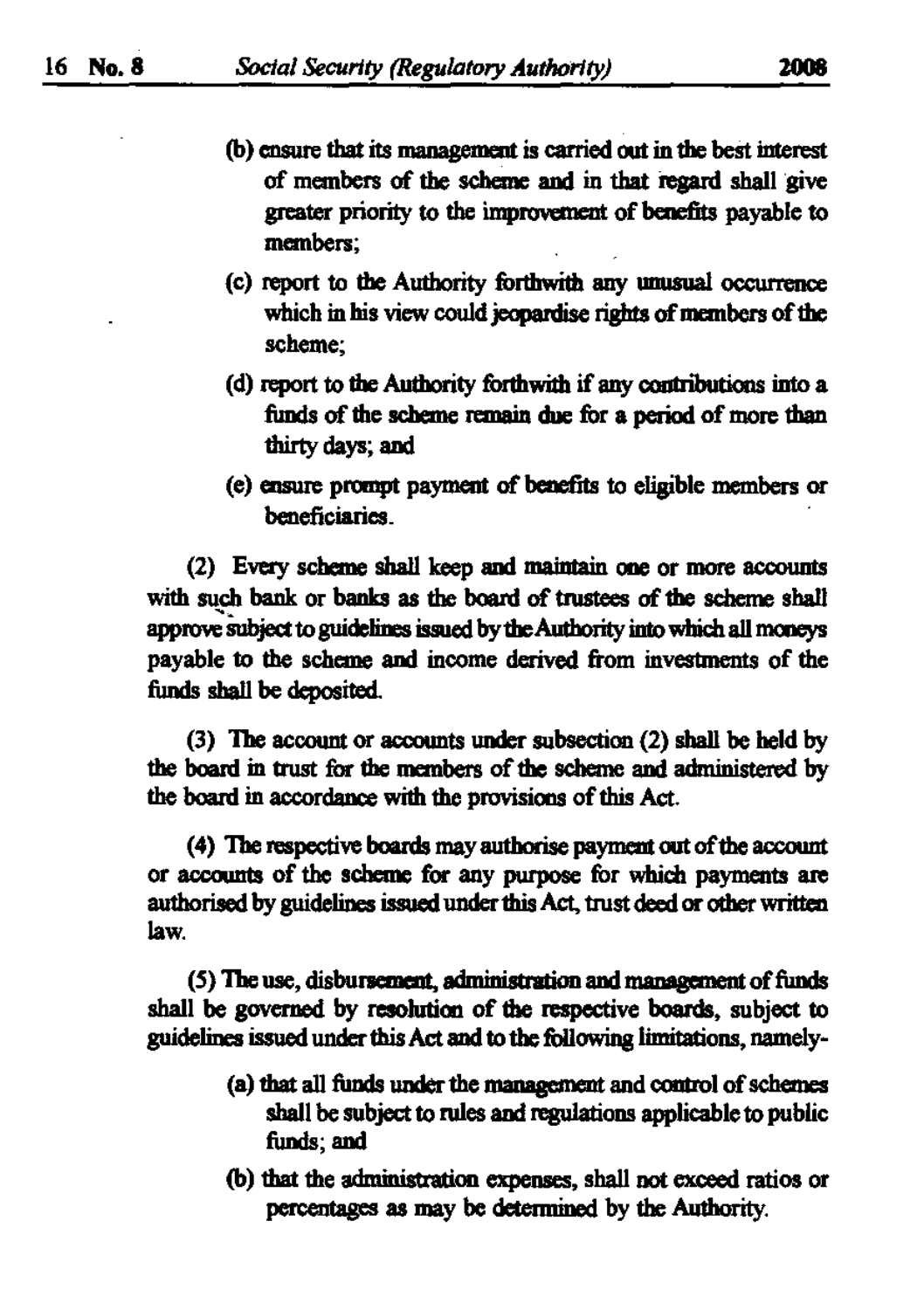**28,-(l) Every scheme shall keep proper records of books of accounts, financial statements, assets and liabilities of the scheme.**  and

andits of

**(2) Every scheme shall within a period of three months after the end of each financial year, prepare-**

- **(a) a balance sheet;**
- **(b) a statement of income and expenditure;**
- **(c) a statement of the assets and liabilities ofthe scheme as on the last day of that year; and**
- **(d) any other statement as the Authority may require.**

**(3)** The accounts of the scheme in respect of each financial year Cap.286 **shall be audited by the Controller and Auditor General or as the case may be a person registered under the Accountants and Auditors (Registration) Act.** 

**(4) Every scheme shall, within three months after the end of each financial year, submit a copy of its audited accounts to the Authority and die Bank.** 

**(5) Every scheme shall publish its annual audited accounts in such**  manner as the Minister may, in consultation with the Authority, prescribe.

**(6) Where a scheme has failed to submit a copy of its audited accounts to die Authority and to the Bank pursuant to subsection (4), the**  Authority shall require the Chairman of the board of trustees and the **chief executive officer of die scheme to show cause why the Authority should not recommend their disqualification** 

**(7) Where the chairman of the board of trustees or the chief executive**  officer of the scheme fails to show cause within fourteen days of receipt **ofthe requirement under subsection (6), the Authority shall recommend disqualification of that chairman or chief executive officer to the respective appointing authority.** 

**(8) Where, in the opinion of the Authority, the representation by the chairman of the board of trustees or chief executive officer of the scheme is unsatisfactory, the Authority shall recommend disqualification of that chairman or chief executive officer.**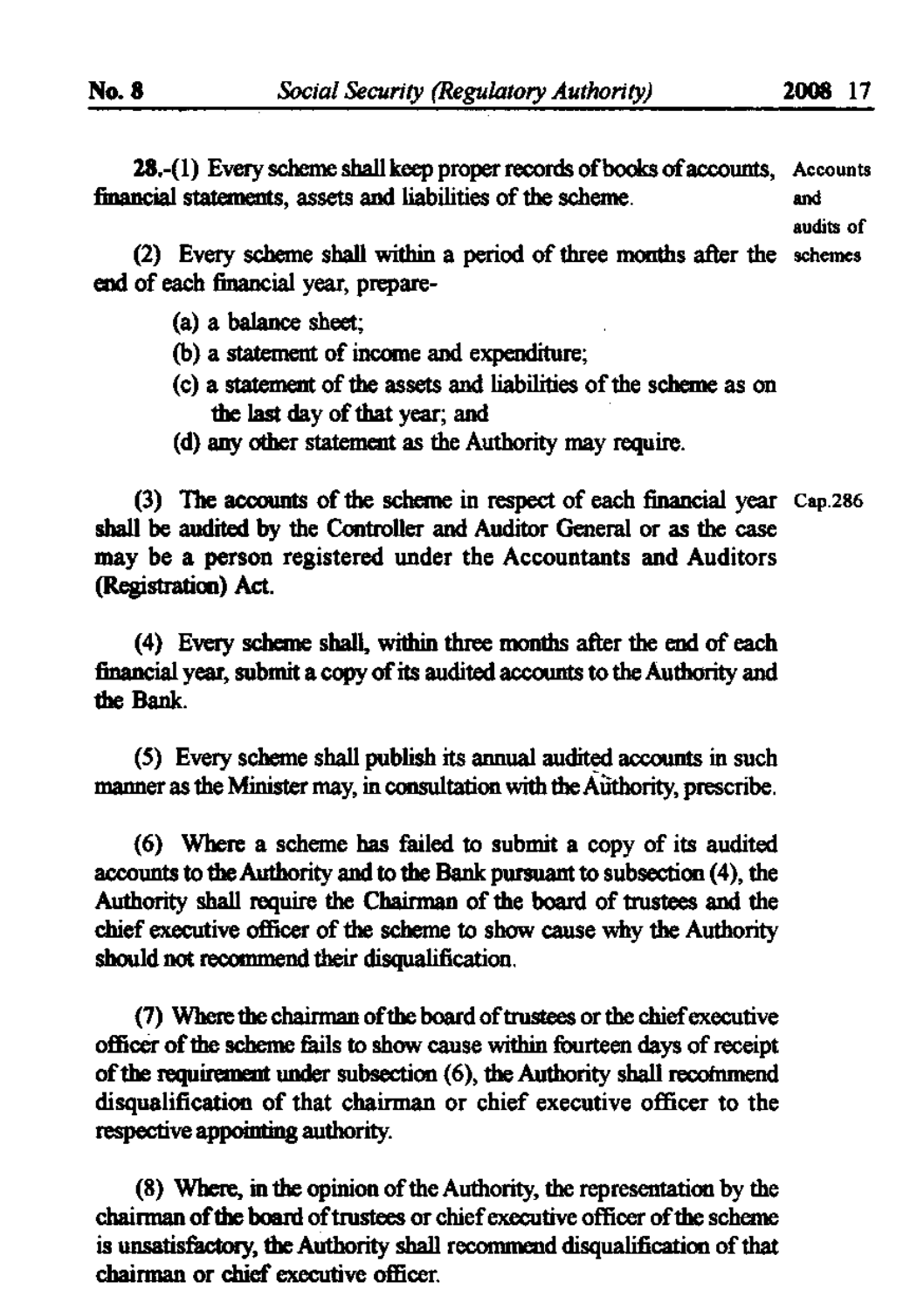**Prohibition of certain conducts** 

> **provident funds**

**29.-(l) Where, in the opinion of the Authority, a trustee, manager or custodian is pursuing an act or course of conduct which is unsafe or unsound or in any way detrimental to the scheme or other schemes, the Authority shall, by notice in writing, direct the trustee, manager or custodian to refrain from comnu'tting such acts or pursuing that course of conduct.** 

(2) **A Trustee, manager, or custodian who acts in contravention of a direction issued under subsection (1), commits an offence and shall be liable, on conviction, to a fine not exceeding ten million shillings, or to imprisonment for a term not exceeding two years, or to both.** 

**(3) For purposes ofthis section unsafe and unsound conducts shall inchide-**

- **(a) registration of an employee and issuing him with a membership number while knowing that such an employee is registered with another scheme;**
- **(b) misrepresentation of facts with intention to win confidence of the stakeholders, contributing employers or employees;**
- **(c) knowingly making producing, furnishing or causing to be produced or furnished any document or information which he knows to be false in any material particular,**
- **(d) obtaining of consent of employees or employers by duress or undue influence; and**
- **(e) commission of other acts which, in the opinion ofthe authority, may constitute unsafe or unsound practices in the industry.**

| Member-<br>ship<br><b>COVErage</b>                                       | 30. Every employer in the formal sector shall be required to register<br>his employees with any of the mandatory schemes, provided that it shall<br>be the right of the employee to choose a mandatory scheme under which<br>the employee shall be registered. |
|--------------------------------------------------------------------------|----------------------------------------------------------------------------------------------------------------------------------------------------------------------------------------------------------------------------------------------------------------|
| Supple-<br>mentary<br>schemes                                            | 31. Any person may, subject to the terms and conditions prescribed<br>in the Regulations, establish a supplementary scheme whose membership<br>shall be voluntary.                                                                                             |
| Indexa-<br>tion of<br>pensions<br>and<br>return on<br>invest-<br>ment of | 32. Subject to the provisions of this Act and guidelines issued by the<br>Authority and the Bank in relation-                                                                                                                                                  |
|                                                                          | (a) to pension benefits, the Authority may, where necessary<br>set rates of indexation of members' benefits to the current<br>levels of earnings of contributors;                                                                                              |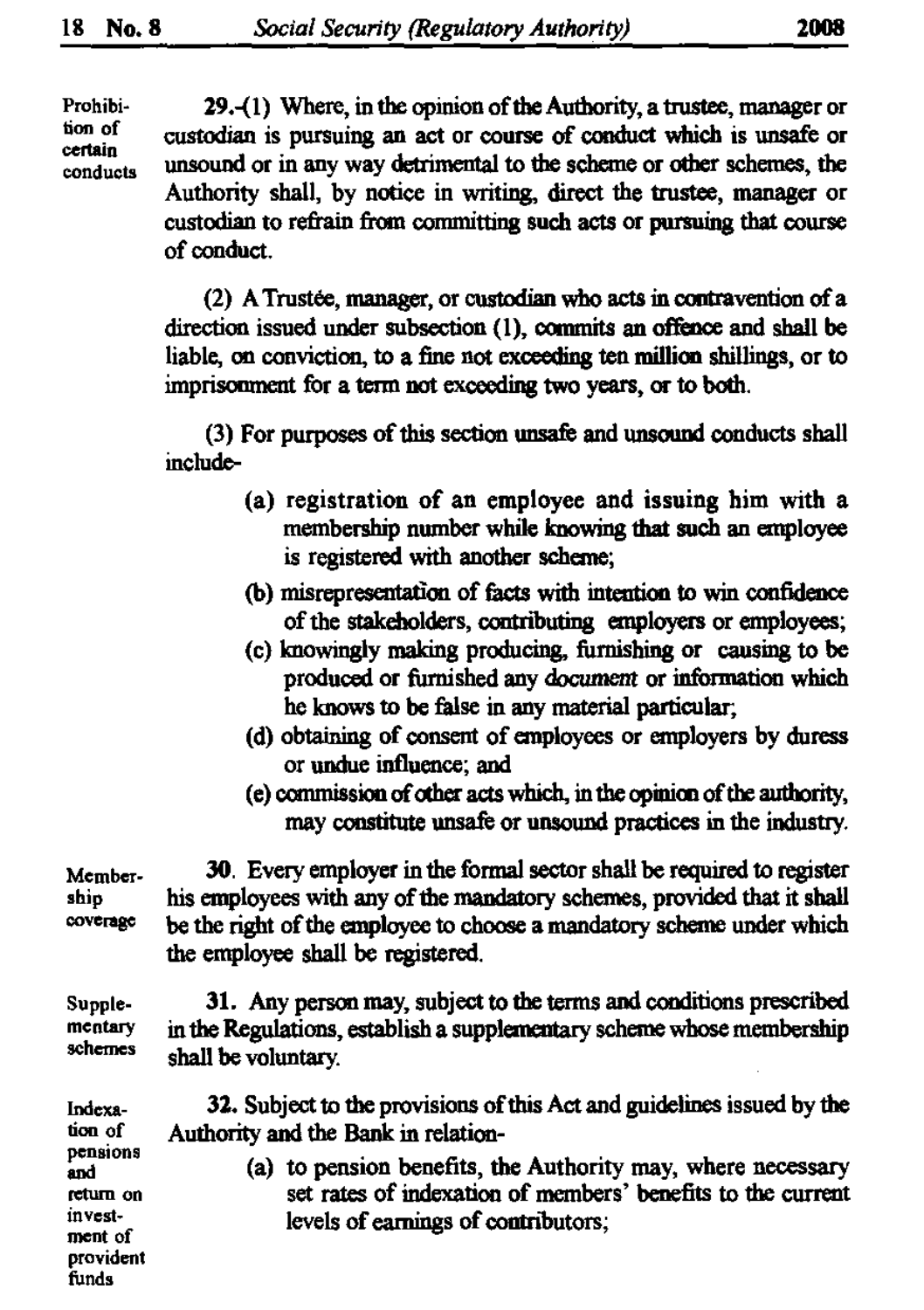**(b) to defined contribution schemes and Provident Funds, the boards of respective schemes shall annually set interest rate to be allowed on members' accounts with the scheme at the beginning of each financial year.** 

**33. The Authority shall, in consultation with the Minister responsible for finance, determine matters relating to taxation on schemes. Taxation** 

| 34.-(1) All contributions shall be collected and remitted in accordance<br>with the laws and trust deeds establishing the respective schemes.<br>(2) Notwithstanding subsection (1), the Authority may make rules<br>providing for-                                                                                                                  | Collec-<br>tion of<br>contri-<br>butions<br>and<br>collection |
|------------------------------------------------------------------------------------------------------------------------------------------------------------------------------------------------------------------------------------------------------------------------------------------------------------------------------------------------------|---------------------------------------------------------------|
| (a) the qualifications for the collection agencies; and                                                                                                                                                                                                                                                                                              | agencies                                                      |
| (b) the manner in which contributions may be collected or<br>remitted.                                                                                                                                                                                                                                                                               |                                                               |
| 35. Notwithstanding the provisions of the laws, trust deeds<br>establishing the respective schemes, a member of a scheme is entitled<br>to be paid benefits by the scheme provided the member meets the<br>qualifying conditions.                                                                                                                    | Rights to<br>benefits                                         |
| 36. $-(1)$ Subject to the provisions of this Act, a member of any of<br>the mandatory schemes shall be entitled to short and long term benefits<br>to be determined and reviewed by the Authority in consultation with the<br>respective schemes.                                                                                                    | Minimum<br>benefits<br>packages                               |
| (2) The provisions of subsection (1) shall not apply to the National<br>Health Insurance Fund established under the National Health Insurance<br>Fund Act and in relation to the technical matters on the provision of<br>health service, the National Health Insurance Fund shall be responsible<br>to the Minister responsible for health matters. | Cap 395                                                       |
| $37-(1)$ A member or dependant shall not be entitled to receive<br>more than one benefit paid out in respect of the same contingency,                                                                                                                                                                                                                | Restric-<br>tions on<br>double                                |
| benefit<br>(2) Subsection (1), shall not apply to a member of both mandatory<br>and supplementary schemes.                                                                                                                                                                                                                                           |                                                               |

**(3) Subject to the provisions of subsection (1), a member or dependant who qualifies for more than one benefit, in respect of the same contingency, shall be entitled to be paid the benefit which is the highest.**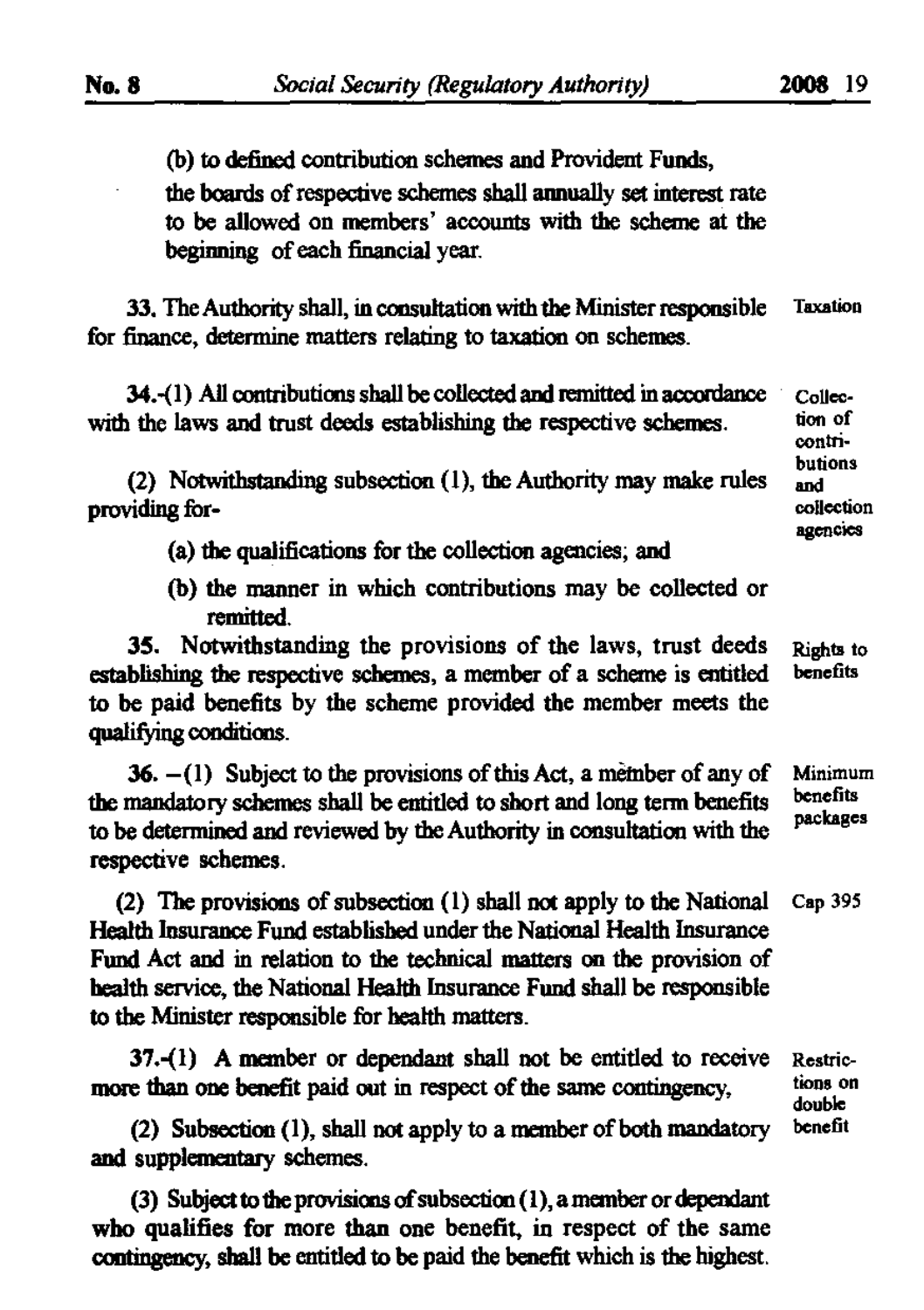**Collateral** 38.-{ **1) The Minister may, in consultation with the Authority, make for home regulations for using benefit entitlements as collateral for home mortgage mortgage purposes for a member who has not attained the age of retirement.** 

> (2) **The collateral for home mortgage granted to a member under**  subsection (1) shall not exceed fifty percent of the total benefit entitlement **at the time of award.**

> (3) **The provisions of subsections** (1) **and** (2) **shall apply to the Fund offering long term benefits.**

#### **PART V**

**INSPECTORS, INSPECTION AND EXAMINATION** 

**Appoint-** 39.**-(1) There shall be inspectors of the Authority to be appointed by ". the Director General,** 

**and** (2) **An inspector shall inspect or examine the actuarial valuation reports, powers books of accounts, records or any document at the premises where they**   $\frac{\text{or}}{\text{insectors}}$  are produced.

> (3) **An inspector may require the scheme in respect of which inspection or examination is carried out to make copies of any actuarial valuation report, books of accounts, records or any other documents and shall have the powers to inspect or examine them.**

> **(4) The Authority or the Bank shall, before the inspection or**  examination, provide information to each other on the intended inspection **or examination.**

> **( 5 ) In complying with inspection or examination requirements under this section, a chief executive officer of the scheme, a manager, a custodian, an officer, trustee or employee shall make available to the inspector all the books of accounts, records, current actuarial valuation reports or any other documents of the scheme.**

> **(6) Any information obtained in the course of the inspection or examination** shall be confidential and used solely for the purpose of this Act.

> **(7) The Authority or the Bank shall, upon conclusion ofthe inspection or examination, furnish and forward a copy of the inspection or examination to each other.**

> **(8) The Authority or the Bank shall, upon conclusion of any inspection or examination under this section, furnish and forward a copy of the**  inspection or examination to the chairman of the board of trustees of the **scheme, manager or custodian inspected or examined.**

 $m$ **e**nt, **functions**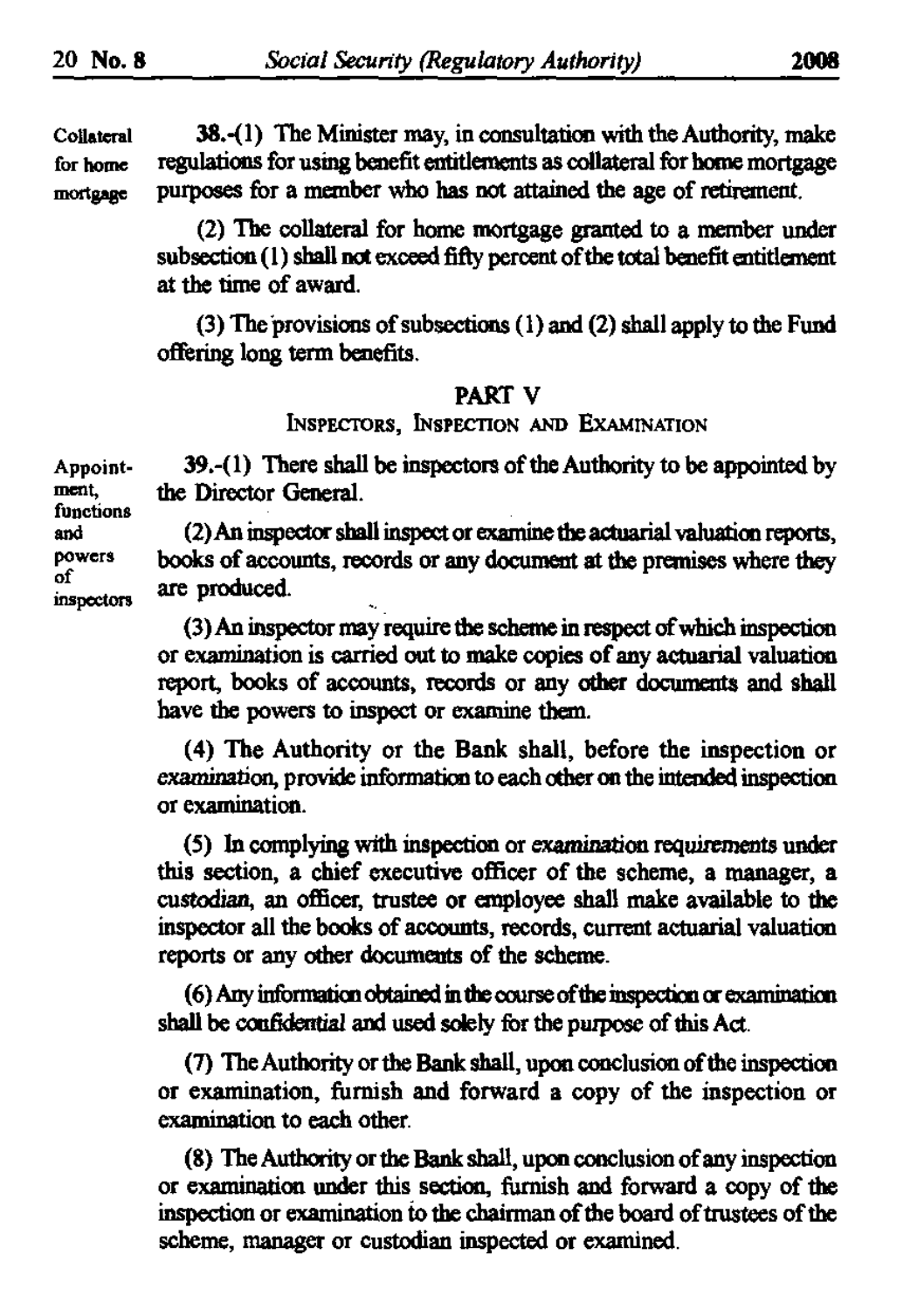**(9) The Authority shall, after funushing the chairman of the board of trustees of the scheme, manager or custodian with the copy of the inspection or examination report, require that chairman, manager or custodian to provide within twenty one days satisfactory explanation regarding actions to be taken on issues raised in the report.** 

**(10) After receipt of an explanation under subsection 11, the Authority may, by notice in the prescribed form, require the trustees, manager or custodian of a scheme inspected under this part to comply, within the period of fourteen days, with such directions as the Authority considers necessary in connection with any matter arising out of the report made under this section.** 

- **(11) A person commits an offence if he**
	- **fa) refuses or fails to comply with a requirement of an inspector;**
	- **(b) obstructs or hinders the inspector in the exercise of his powers under this Act.**
	- **(c) furnishes information or makes a false statement which he knows to be false or misleading.**

**(12) A person convicted of an offence under subsection (13), shall be liable on conviction to a fine not exceeding five million shillings or to imprisonment for a term not exceeding three years. or to both.** 

**(13) For the purposes of the Part and Part VII the term "financial matters" shall include control of fund reserve, monitoring investments and investment decisions.** 

**40.-(l) The Authority may twice a year inspect or cause an inspection inspetion or an exarnination of any manager custodian or scheme to be conducted.**

 **m i examina- [ 'o n** 

**Provided that, when necessary, the Authority may conduct an emergency inspection at any time.** 

**(2) The Bank may direct the Authority to examine inspect' or cause an inspection or an examination on financial matters to managers custodians or schemes to be onducted.** 

**(3) Where exigencies of the matter requires the Bank and the Authority to conduct an inspection or examination may conduct joint inspection and examination of finance matters ofany manager, custody or scheme.**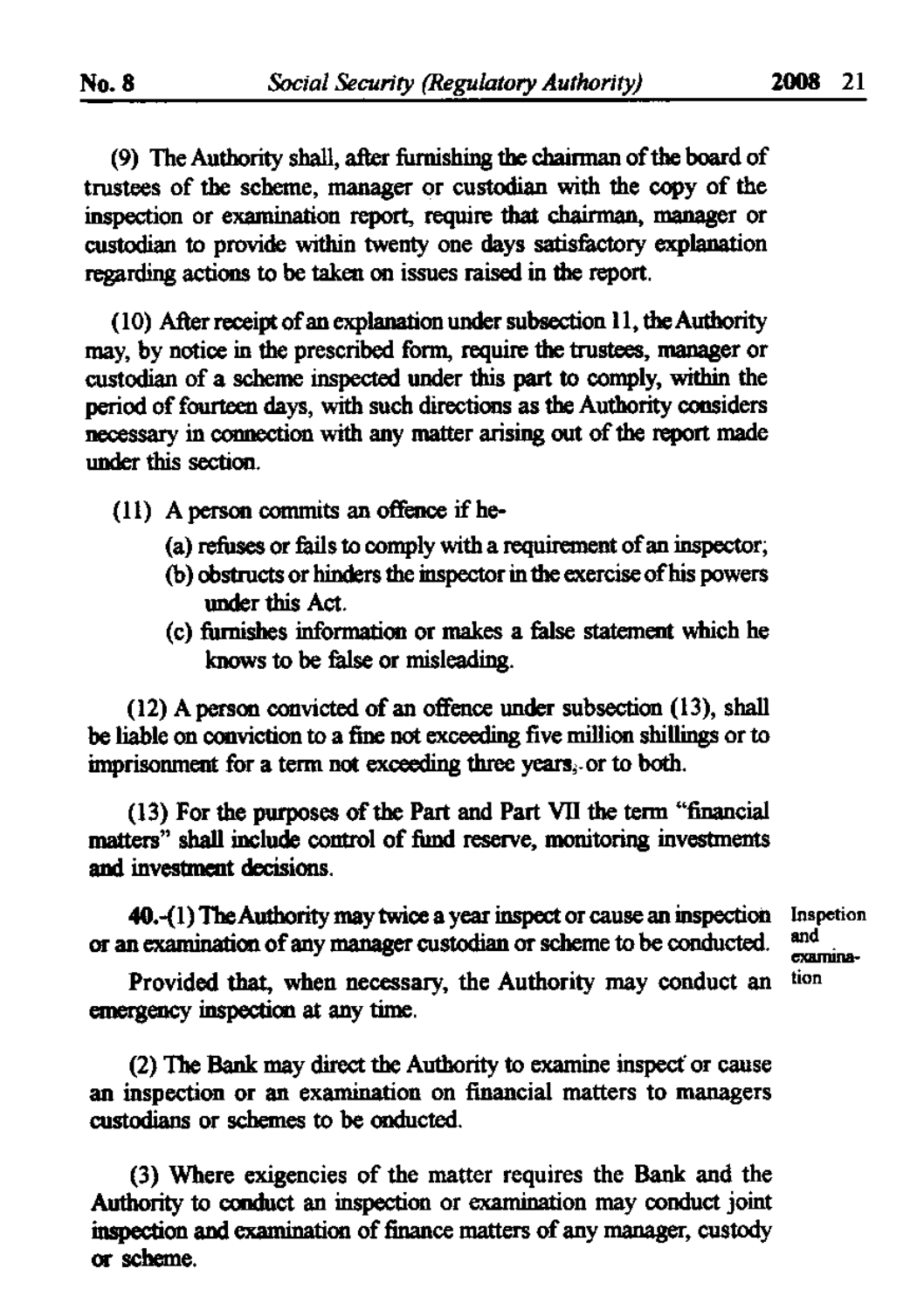**Appointment of interim administrator** 

**41.-(1) Where a trustee, manager or custodian is found to have failed to discharge his duties in a diligent manner the Authority may, with the approval of the Board appoint any person as an interim administrator to assume the management, control and conduct of the affairs and**  business of the trustees, the manager or the custodian.

(2) **The appointment of interim administrators shall be exercised in the following circumstances where-**

- **(a) a mandatory scheme is proved to be actuarially unsound;**
- **(b) the trustee of a scheme, managers or custodians fails to submit to the Authority the annual accounts required under**  section 28 for over six months after the end of the financial **year to which they relate;**
- **(c) the trustees, managers or custodians are found to have submitted or provided any actuarial reports, books of accounts, returns, financial statements, records, documents or other information relating to the scheme which are false or misleading; or**
- **(d) the Authority, whether on inspection or otherwise, becomes aware of any fact or circumstance which, in its opinion, warrants the exercise of the relevant power in the interests of members of the scheme.**

**(3) An interim administrator appointed under subsection (1) shall, upon assuming the management, control and conduct of affairs and business of the trustee, manager or custodian, discharge his duties with diligence and in accordance with sound actuarial and financial principles and in particular with due regard to the interest of members of the scheme** 

(4) The appointment of an interim administrator under this section **shall be for a period of twelve months as the Authority may specify in the instrument of appointment but may be extended by the Authority.** 

**Functions of interim administrator** 

- **42.-(l) The functions ofthe interim administrator shall be to-**
	- **(a) trace, preserve and secure all the assets and property of the scheme;**
	- **(b) recover all debts and other sums of money due to and owing to the scheme;**
	- **(c) evaluate capital adequacy and reserves in order to determine**  the solvency and liquidity of the scheme;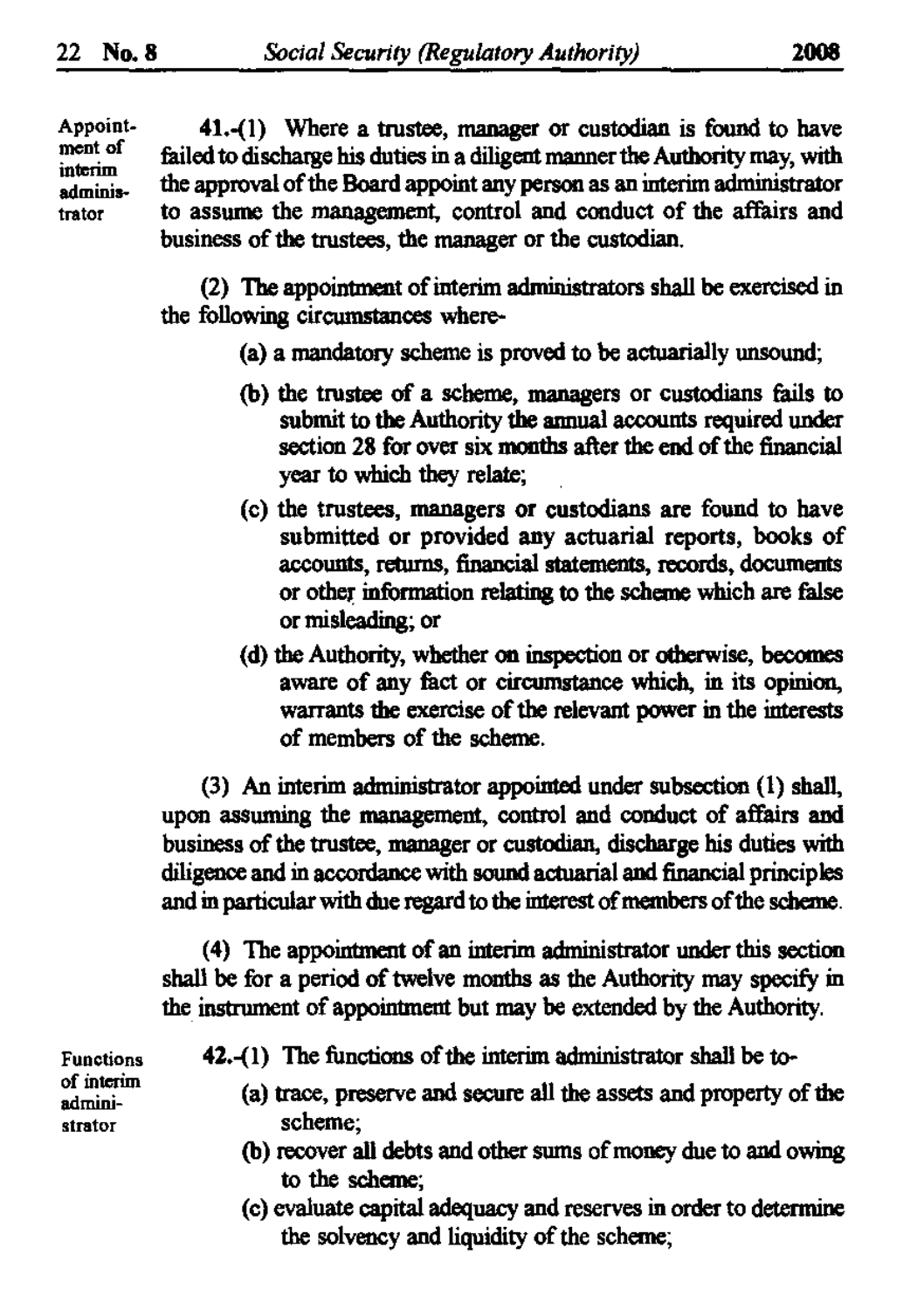- **(d) assess the scheme's, manager's or custodian's compliance with the provisions of this Act,**
- **(e) evaluate the staff for purposes of restructuring or reorganisation if considered necessary;**
- **(f) obtain from any former trustee, manager or custodian of the scheme or any officer, employee or agent, any documents, records, books of accounts, statements, correspondence or any other information relating to the scheme; and**
- **(g) suspend operations of social security services including receipt of contributions and payments.**

(2) **Where the interim administrator suspends operations of any**  social security services under subsection (1) (g), the interim administrator **in consultation with the Authority shall set conditions for receipt of contributions and payment of benefits.** 

(3) **The interim administrator shall, within a period of three months from the date of his appointment, prepare and submit to the Authority and the Bank, a report on die financial position and the management of the scheme with recommendations as to whether the scheme-**

- **fa) be re-structured or re-organized;**
- **(b) is capable of being revived; or**
- **(c) be de-registered.**

**(4) The Authority shall, after taking into account the report of the interim administrator and recommendations ofthe Bank make appropriate decision on the matter.** 

#### **PART VI**

### **DISPUTES SETTLEMENT**

**43,-(l) There is established a Social Security Tribunal which shall Establishhave jurisdiction to determine appeals against any decision of the**  $\frac{\text{ment of}}{\text{the Social}}$ **Authority.**<br>
Security.

**Appeals** 

- **(2) The Tribunal shall consist of- Tribunal** 
	- **(a) a Chairman who shall be a Judge of the High Court of Tanzania or a person who is qualified to be appointed a judge of the high court;**
	- **(b) two members with experience in social security matters; and**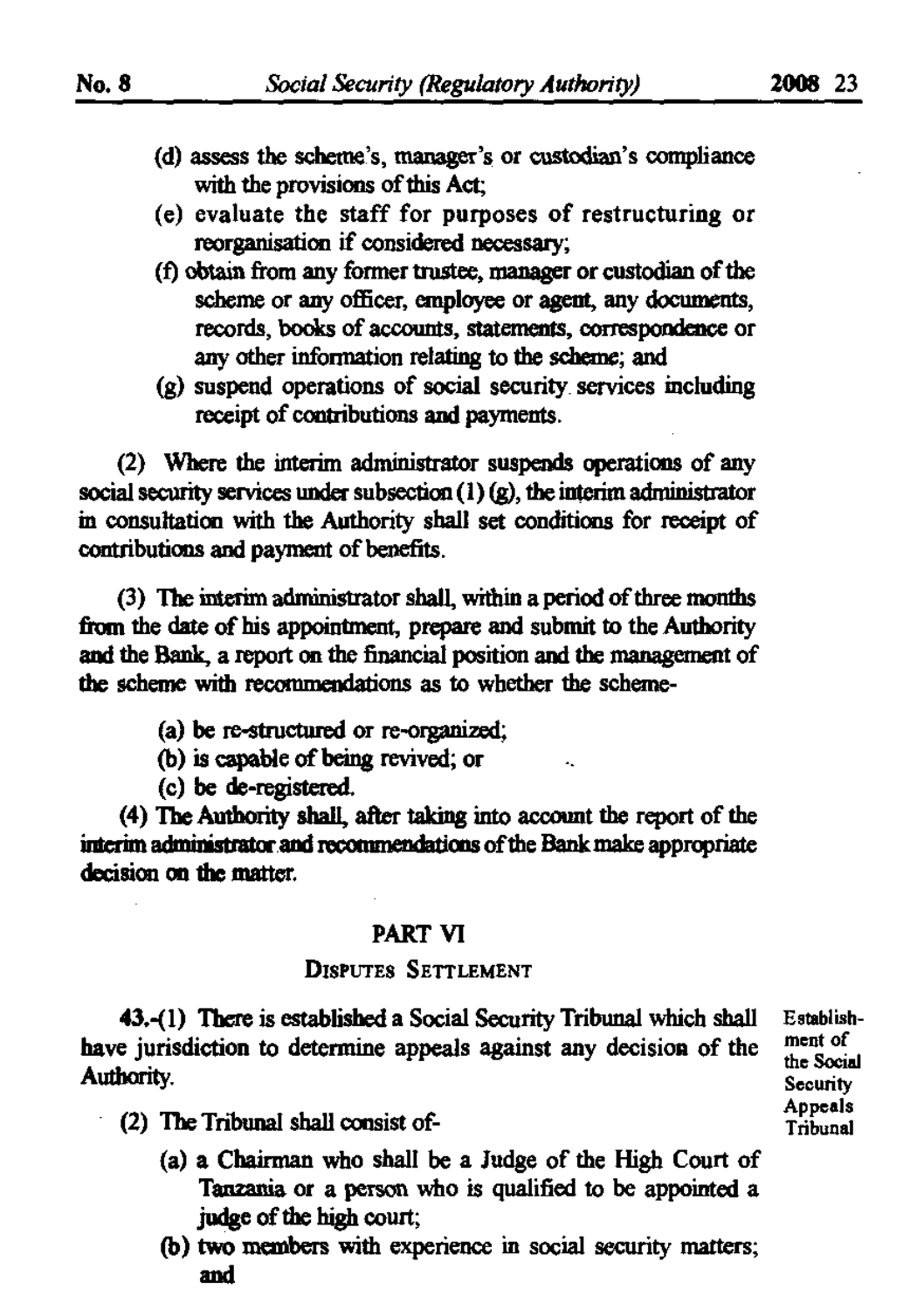**(c) one member with experience in occupational safety and health.** 

**(3) The Chairman and members of the Tribunal shall be appointed by the Minister after consultation with the Chief Justice.** 

**(4) Members of Tribunal shall hold office on part time basis and they shall meet when there is business to transact.** 

**(5) The Minister may make regulations prescribing the powers, procedures and fees payable to the Tribunal and allowances payable to the members of Tribunal.** 

**o f**

**Review** 44. -(1) **Any member or beneficiary who is aggrieved by a decision of a scheme under laws or trust deed establishing the respective scheme**  may within thirty days of receipt of the decision apply in writing to the **Authority for review of the decision.** 

> **(2) The Authority shall, within thirty days of receipt of a written application made under subsection (1), review the decision and communicate in writing to the person with reasons for the decision.**

- **(3) A dispute between-**
	- **(a) a member or beneficiary and scheme shall be referred to the Authority;**
	- **(b) a scheme and a scheme shall be referred to the Authority;**
	- **(c) a member and a manager, shall be referred to the Authority; and**
	- **(d) a scheme and the Authority shall be referred to the Tribunal.**

*m* **schemes** 

**Authority 4S.-(1) The Authority may, after notice to the party concerned and**  <sup>may</sup> after giving the party an opportunity to submit representations, review review **decisions ^ decision by a scheme in connection with any matter provided for in of this Act.** 

> **(2) The Authority may, after considering the evidence and representations submitted and making such inquiry as it may deem necessary, confirm, amend or set aside its decision, and may suspend, discontinue, reduce or increase compensation awarded.**

Appeals **46.-(1)** Any person aggrieved by a decision of the Authority may, **against within thirty days after the decision, appeal in the prescribed manner**  decisions against such decision to the Tribunal. **Authority**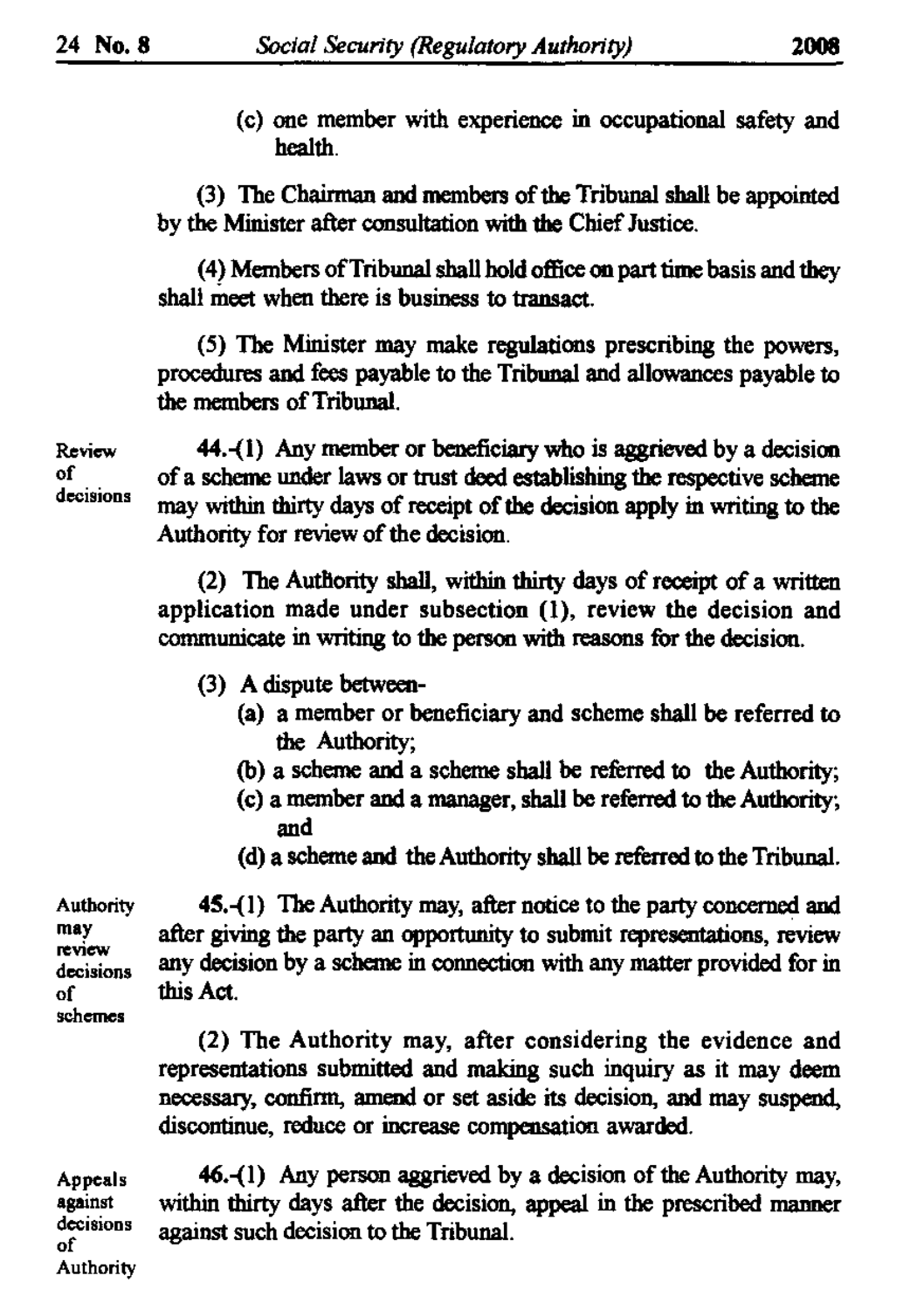(2) **A Tribunal may in connection with proceedings under this section, make such order in relation to costs and payment as it may deem equitable.** 

# **PART VI1**

# **RELATIONSHIP BETWEEN THE BANK AND THE AUTHORITY**

**47.-(l) The relationship between the Authority and the Bank shall Relationbe as provided by this Act.** Ship New York of the state of the state of the state of the state of the state of the state of the state of the state of the state of the state of the state of the state of the state of the st

(2) **Without prejudice to the provisions of this Act and notwitfistandmg the provisions of other written taws, powers relating to regulation and supervision of financial matters shall be vested in the Bank.** 

**48. For avoidance of doubt, the Bank shall have the powers to-**

- **(a) issue investment guidelines;**
- **(b) monitor and ensure compliance to the investment guidelines by the schemes, managers and custodians; or**
- **(c) inspect and examine schemes, managers and custodians on an financial matters.**

#### **PART VIII**

#### **FINANCIAL PROVISIONS**

**49. The funds of the Authority shall consist of- Funds of** 

- **(a) moneys appropriated by Parliament for the purposes ofthe Authority; Authority**
- **(b) registration fees received from managers, custodians and schemes as prescribed by the regulations;**
- **(c) grants received by the Authority; and**
- **(d) any other moneys legally acquired and received by the Authority for the execution of its functions.**
- **(2) The funds of the Authority shall be used for payment of-**
	- **(a) salaries and allowances of staff members of the Authority;**
	- **(b) fees and allowances as prescribed under section II of this Act; and**

**Specific**  powers **and responsibilities of the Bank** 

**the**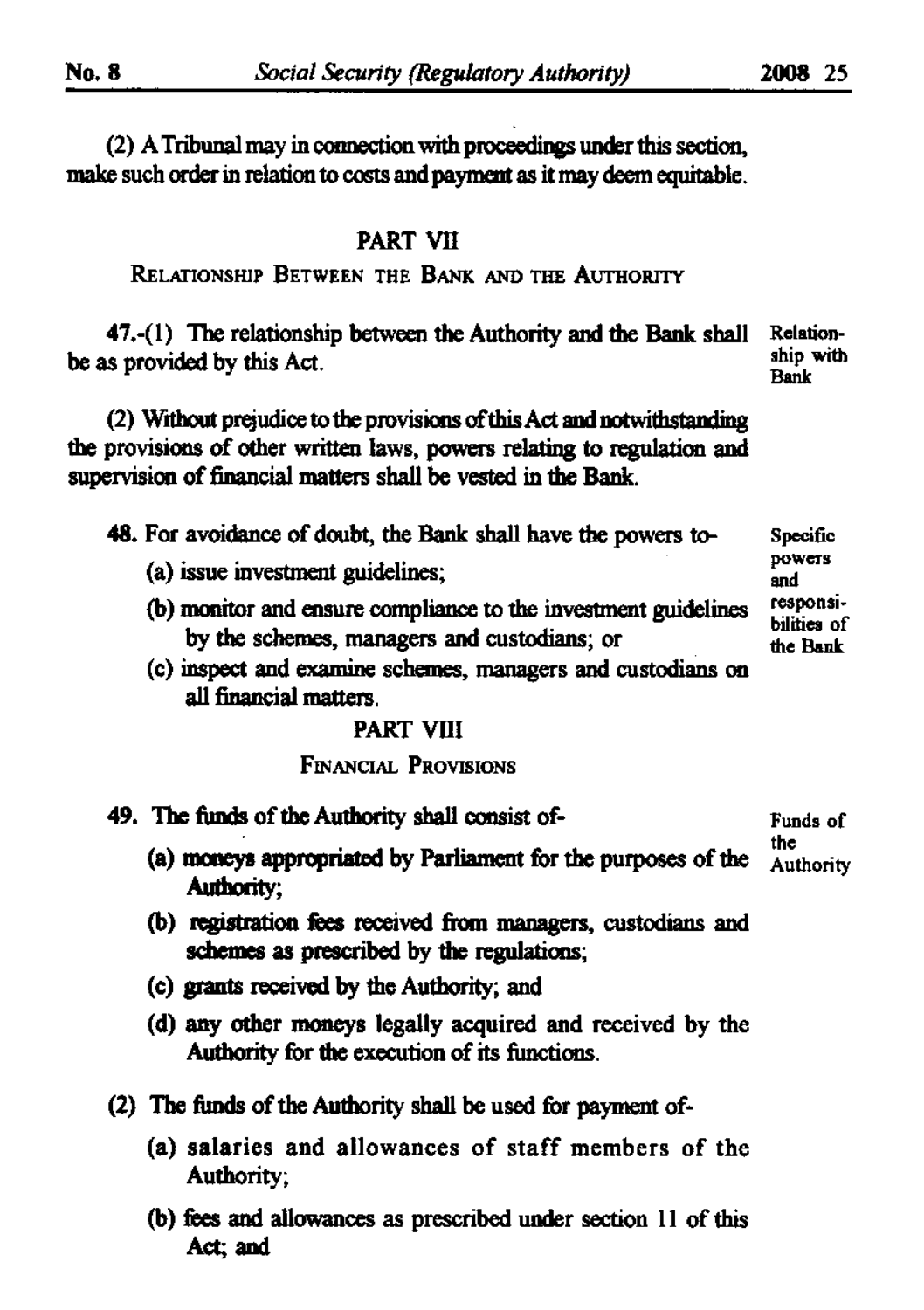**(c) any other expenses incurred by the Authority in the execution of its functions.** 

**Financial** 50. The financial year of the Authority shall be the period of one **year year** ending on the 30<sup>th</sup> June.

**Budget 51.-0) The Authority shall, before the end of each financial year, prepare a budget for the following financial year showing estimates of its receipts and expenditure for the following year.** 

> (2) **The Authority shall, subject to sub-section** (1), **submit to the Minister the annual budget and every supplementary budget for approval**

**Accounts S2.-(l) The accounts of the Authority shall, at the end of each and audit financial year, be audited by the Controller and Auditor General.** 

> (2) **The Authority shall cause to be kept all proper books and audit records of accounts of the income, expenditure and assets of the Authority.**

> (3) **Within a period of three months after the aid of each financial year, the Board shall submit to the Controller and Auditor General the accounts of the Authority together with -**

- **(a) a statement of income and expenditure during the year; and**
- (b) a statement of the assets and liabilities of the Authority on **the last day of that year.**

**Annual 53.-(l) The Authority shall on or before the** 30 \* **September of each report year, prepare an annual report in respect of that financial year up to**  immediately preceding 30<sup>th</sup> June, and submit the report to the Minister **who shall lay it before the National Assembly.** 

- (2) **The annual report shall consist of-**
	- **(a) detailed information regarding the activities of the Authority during the year to which it relates;**
	- **(b) a copy of the audited accounts; and**
	- **(c) any otter information as the Authority may be required to provide by this Act.**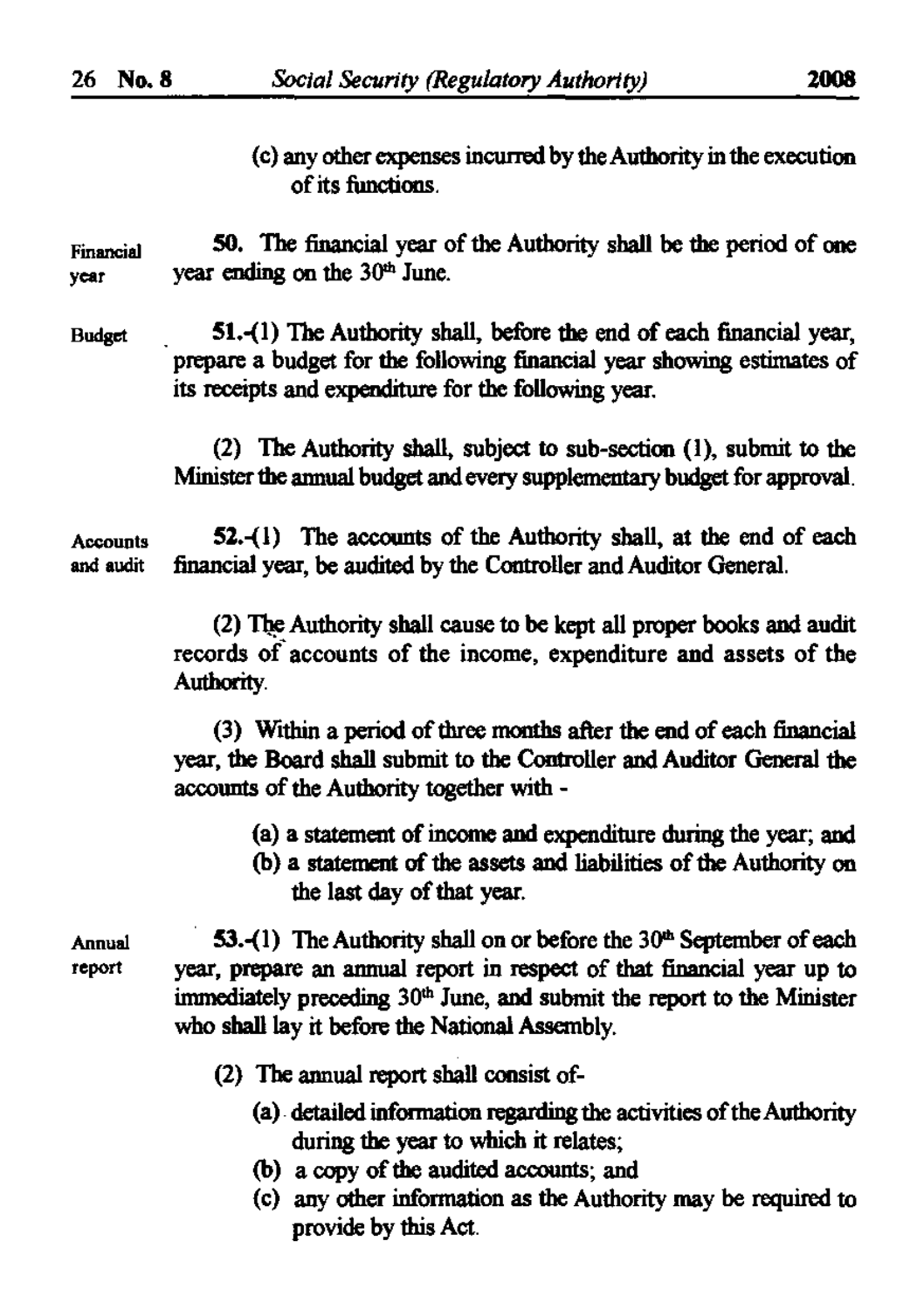# **PART IX**

#### **MISCELLANEOUS PROVISIONS**

54.-(1) The Minister may make regulations providing for all matters Regula-<br>
oh under the provisions of this Act are required or permitted for tions which under the provisions of this Act are required or permitted for **better carrying out or giving effect to the provisions of this Act.** 

(2) **Without prejudice to the generality of subsection (**1**), the Minister may make regulations-**

- **fa) prescribing conditions and procedures for portability of benefits' rights of a member from one scheme to another;**
- **(b) prescribing the liability for payment of benefits by schemes and other conditions and procedures relating to the transfer of membership and contributions;**
- **(c) prescribing minimum standards and procedures for registration of schemes, managers and custodians;**
- **(d) providing for appointment, tenure and remuneration of member of the Board;**
- **(e) prescribing the Conduct of affairs of the Board of Directors;**
- **(f) providing for removal and disqualification of managers and custodians of schemes;**
- **(g) prescribing procedures for resolution of disputes;**
- **(h) prescribing** for **portability of benefit rights and international reciprocal agreements for transfer of benefits;**
- **(i) prescribing the manner in which contributions and remittances shall be made;**
- **(j) prescribing the minimum benefit packages;**
- **(k) for the extension or establishment of social security coverage to the informal sector employees;**
- **(1) prescribing criteria for indexation, modalities and interest rates applied to member's benefits as prescribed under section** 25.

**55.—**(1) **Where an offence is committed by a body corporate, that Offences body corporate and every director or officer who had knowledge or** by body on the structure of the commission of the offence and who did corporate ought to have knowledge of the commission of the offence and who did **not exercise due diligence to ensure compliance with this Act commits** an offence. **- <\* ~ S T** 

 **an d**  partner-

(2) **Any body corporate committed offence under subsection** (1), **shall be liable on conviction in a fine of not less than twenty million shillings.**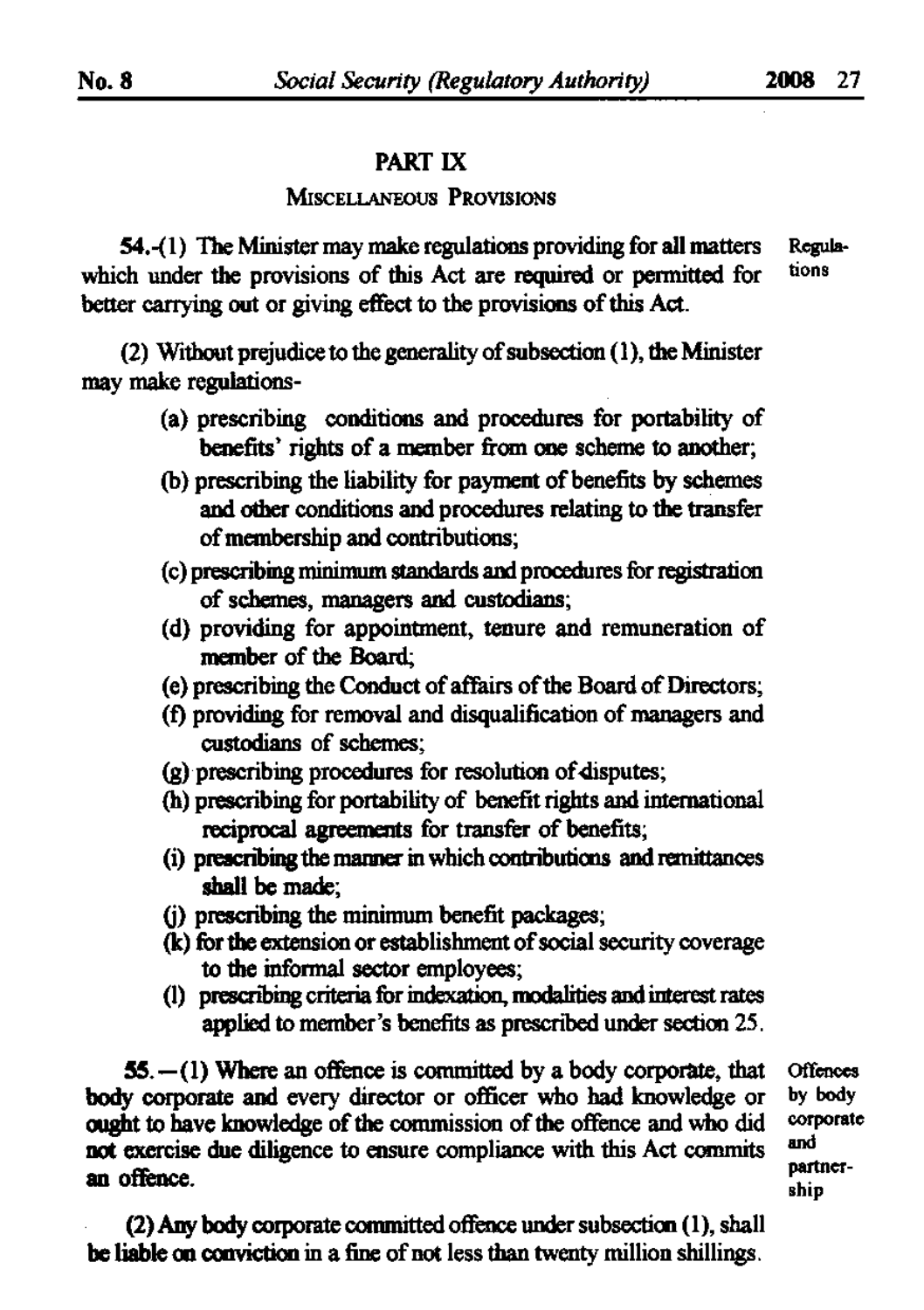| <b>He of</b><br>register in<br>evidence | $56-(1)$ For the purposes of ascertaining the facts concerning the<br>registration of a scheme, manager or custodian entries in the register<br>shall be <i>prima facie</i> evidence as to the facts specified in the register.                                                                                                                             |
|-----------------------------------------|-------------------------------------------------------------------------------------------------------------------------------------------------------------------------------------------------------------------------------------------------------------------------------------------------------------------------------------------------------------|
|                                         | (2) A document certified by the Director General as a true copy or<br>extract from the register shall be admissible in court.                                                                                                                                                                                                                               |
| Indemnity                               | 57. No action or proceedings shall lie or be instituted personally<br>against any member of the Board or officer or staff of the Authority or<br>an interim administrator appointed by the Authority for or in respect of<br>any act or thing done in good faith in the performance of the functions or<br>the exercise of powers conferred under this Act. |
| Rules                                   | 58.-(1) Subject to section 52, the Authority may make internal rules<br>in respect of its functions and operations within the framework of the<br>provisions of this Act.                                                                                                                                                                                   |
|                                         | (2) Rules made under this section shall be published in the Gazette.                                                                                                                                                                                                                                                                                        |
| Conflict<br>of laws                     | 59. Where there is a conflict between the provisions of this Act and<br>the provisions of any other written law with regard to the functions or<br>powers of the Authority, the provisions of this Act shall prevail.                                                                                                                                       |
| Transi-<br>tional<br>provi-<br>sions    | 60. All schemes shall within twelve months from the commencement<br>of this Act re-align their functions, duties and responsibilities in conformity<br>with the requirements of this Act.                                                                                                                                                                   |
|                                         |                                                                                                                                                                                                                                                                                                                                                             |
|                                         | <b>SCHEDULE</b>                                                                                                                                                                                                                                                                                                                                             |

*(Made under section 7(2))* 

**Conduct of business and affairs of the Board** 

Tearre of office 1. A member of the Board shall hold office for a period not exceeding three years on **such terms and conditions as may be specified in the instrument of appointment and may be ehgibk for re-appointment for one more term.** 

Vacation of office **2. A member other than the Director General and persons who are member by virtual of their position may-**

- **fa) at any time resign from office by notice in writing to the Minister,**
- **(b) be removed from office by the Minister if the member-**
	- **(i) has been absent from three consecutive meetings ofthe Board without permission from the chairman;**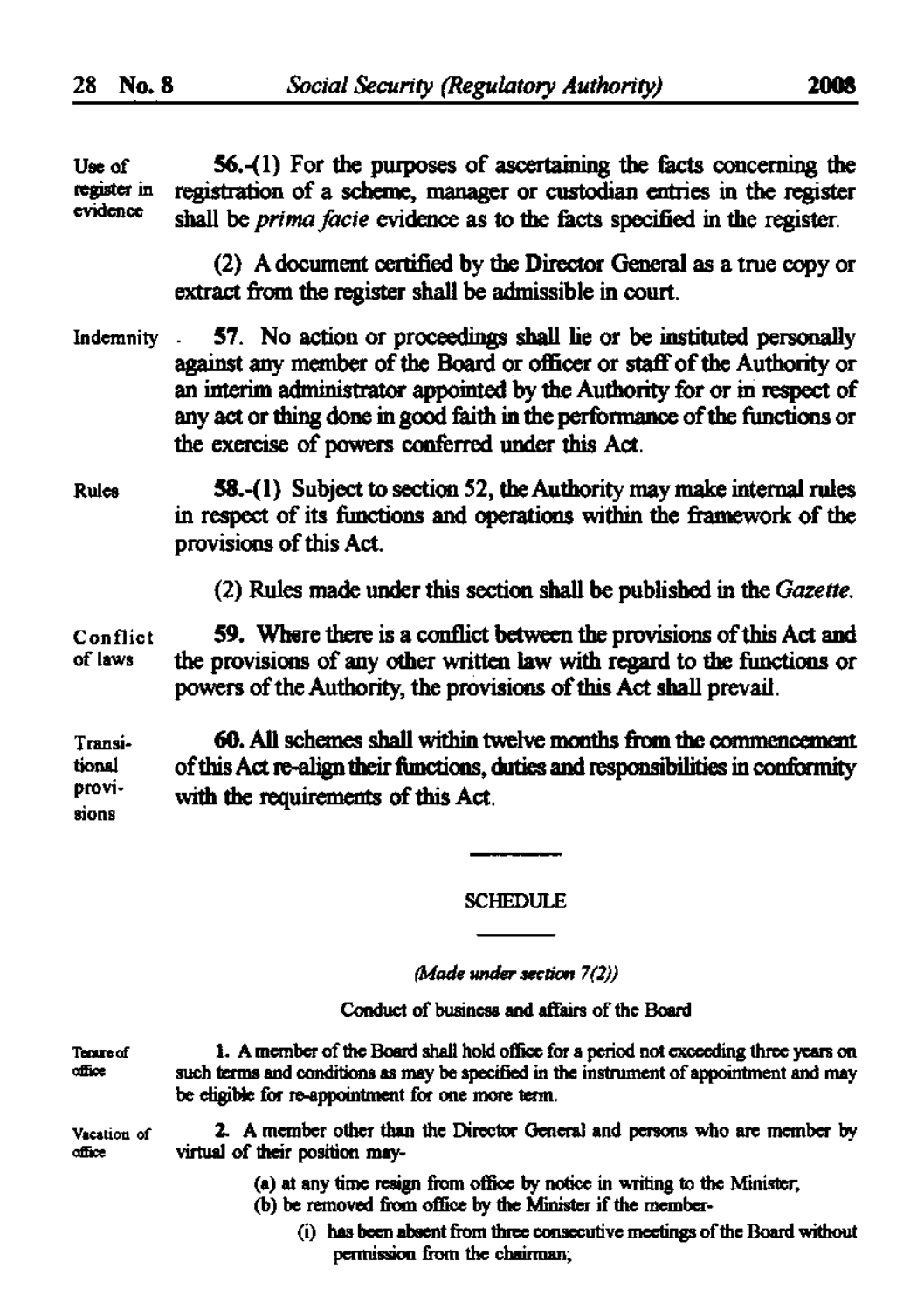- (ii) is adjudged bankrupt or enters into a composition scheme or arrangement with his creditors;
- (iii) is convicted of an offence involving dishonesty, fraud or moral turpitude;
- (iv) is convicted of a criminal offence and sentenced to imprisonment for s term exceeding six months or to a fine exceeding ten thousand shillings;
- (v) is incapacitated by prolonged physical or mental ilbess; or
- (vi) it otherwise unable to discharge his functions.

**3.-(1)** The Board shall meet not less than four times in every financial year and not Meetings more than four months shall elapse between the date of one meeting and the date of the next meeting.

(2) The quorum for the conduct of the business of the Board shall be half of the total number of members.

(3) The Chairman shall preside at every meeting ofthe Board, and in his absence, members present shall elect one among them to be the Chairman.

(4) Unless a unanimous decision is reached a decision on any matter before the Board shall be by a majority of votes of the members present and in the case of an equality of votes, the chairman or the person presiding shall have a casting vote.

**( 5 )** Subject to paragraph (3), no proceedings ofthe Board shall be invalid by reason only of a vacancy among the members of the Board.

**(6)** Subject to subparagraph **(2),** the Board may determine its own procedure and the procedure for any committee of the Board and for the attendance of any other person at its meetings.

4.-(1) Where a member is directly or indirectly interested in any contract, pro- Disclosure of contract or other matter before the Board and is present at a meeting of the of interest posed contract or other matter before the Board and is present at a meeting of the Board at which the contract, proposed contract or other matter *is* the subject of consideration, he shall, before the opening of the meeting disclose the fact and shall not take part in the consideration or discussion of, or vote on any questions with respect to the contract or other matter, or be counted in the quorum of the meeting during consideration of the matter.

**(2)** A disclosure of interest made under subparagraph **(1),** shall be recorded in the minutes of the meeting at which it is made.

5.-(1) The affixing of the common seal of the Authority shall be authenticated by The common signatures of the Chairman and the Director General and any document required by law seal to be made under seal.

**(2)** The decisions ofthe Board may be authenticated by signatures ofthe Chairman and the Secretary.

(3) In the absence of either the Chairman or Director General, the Board shall nominate one member to authenticate the seal of the Board on behalf of the Chairman or Director General.